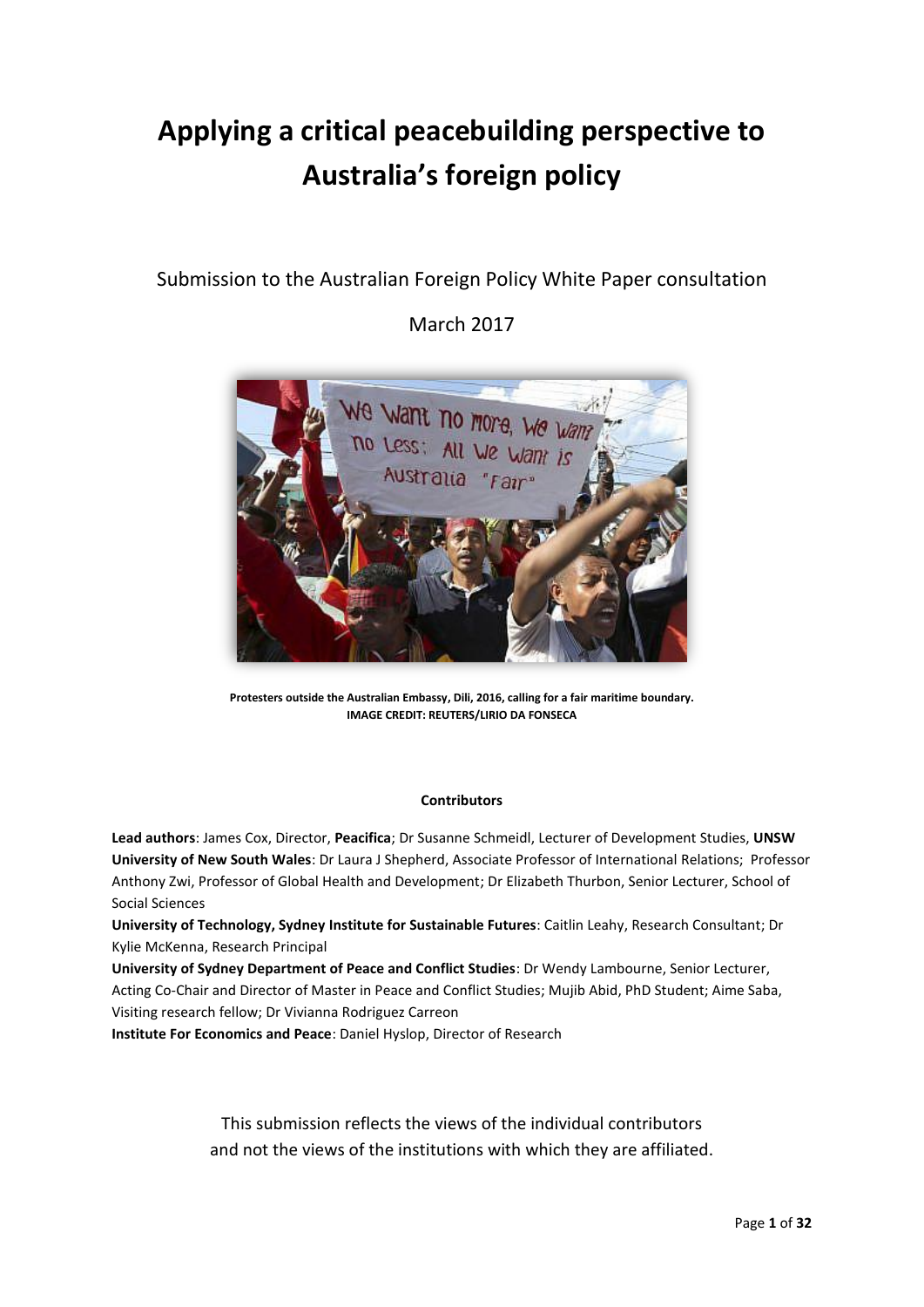## **CONTENTS**

| Australia's role in addressing the triple challenge of rapid urbanisation, underdevelopment and an |  |
|----------------------------------------------------------------------------------------------------|--|
|                                                                                                    |  |
|                                                                                                    |  |
|                                                                                                    |  |
|                                                                                                    |  |
|                                                                                                    |  |
|                                                                                                    |  |
|                                                                                                    |  |
|                                                                                                    |  |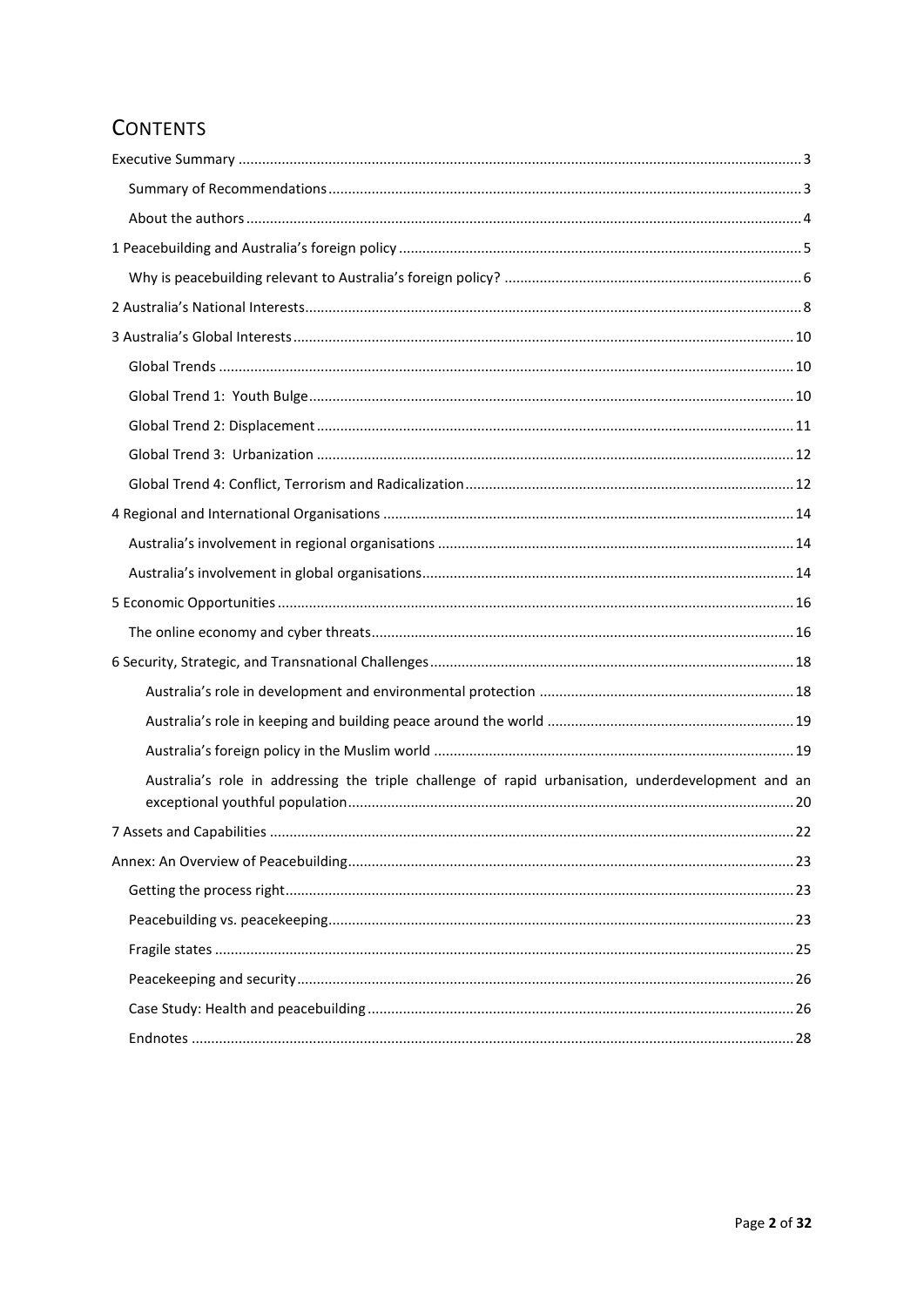## <span id="page-2-0"></span>EXECUTIVE SUMMARY

The world is changing rapidly. It is more interconnected than ever before, and its centre of economic activity is moving to the Indo-Pacific region, where Australian interests lie. The recent Australian Defence White Paper highlighted the importance of the Indo-Pacific region by estimating that it will produce 'almost half the world's economic output' by 2050. The region is home to nearly 60 per cent of the world's population.

Australia's actions to take advantage of the economic, political and social opportunities arising from its deeper regional engagement must be tempered by recognition and understanding of threats to peace and stability in the Indo-Pacific region and how this links to Australian national and international interests. These include interconnected threats associated with resource competition, climate change, rising inequality and poverty, social and political exclusion, rapid urbanisation, increased mobility, exceptionally youthful populations, the rise of violent extremism and disruptions to longstanding international policy and security postures. These threats do not need to lead to conflict and instability if national and regional actors are willing and able to rise to the challenge to address them.

The Foreign Policy White Paper presents a timely opportunity for Australia to position itself as a stabilizing force in the region, joining other global leaders in the pursuit of peace through its foreign policy. This necessitates clearly outlining an overall strategy on how to address existing challenges by leveraging and giving visibility to Australian expertise.

Fundamentally we believe this can be achieved by the integration of a critical peacebuilding perspective into Australia's Foreign Policy and across the whole of government. A critical peacebuilding perspective is focussed on reducing the occurrence and recurrence of violent conflict and promoting positive peace. It fosters trusting, resilient and cohesive societies in order to strengthen their capacity to manage conflict in non-violent ways. It entails a deep and shared understanding of context, coherent, aligned and predictable assistance and conflict sensitive, long term programming. At a minimum, it calls on actors to Do No Harm through their interventions.

Because the development losses from conflict and violence are so high, investment on conflict prevention and peacebuilding is highly cost effective. The Institute of Economics and Peace estimated that in 2015 the cost of conflict was 13.6 trillion dollars or equivalent to 13.3% of the World's GDP. Peacebuilding and conflict prevention in contrast would provide a cost-effective investment for world leaders. Funding peacebuilding in conflict affected countries to appropriate levels would reduce the cost of conflict by 16 dollars for every dollar spent now.

Australia should adopt a critical peacebuilding perspective in order to develop a foreign policy oriented towards peace and conflict prevention.

### <span id="page-2-1"></span>SUMMARY OF RECOMMENDATIONS

In line with this approach, we recommend that the Australian government should:

- 1.1 Integrate a critical peacebuilding perspective as a central component of Australian Foreign Policy by the end of 2017, in line with the commitments in the UN's 2016 Peace Promise and SDG Goal 16 and in consultation with Australia's peacebuilding, development and security community.
- 1.2 Foster longer term-dialogue between Australia's security and peacebuilding communities on a balanced approach to security and peacebuilding in Australia's foreign and defence policies and integration of proposed actions outlined within the Defence White Paper and Australian Aid policy.
- 2.1 Address domestic peace and justice issues, most particularly addressing Indigenous disadvantage and ending its punitive border protection policies.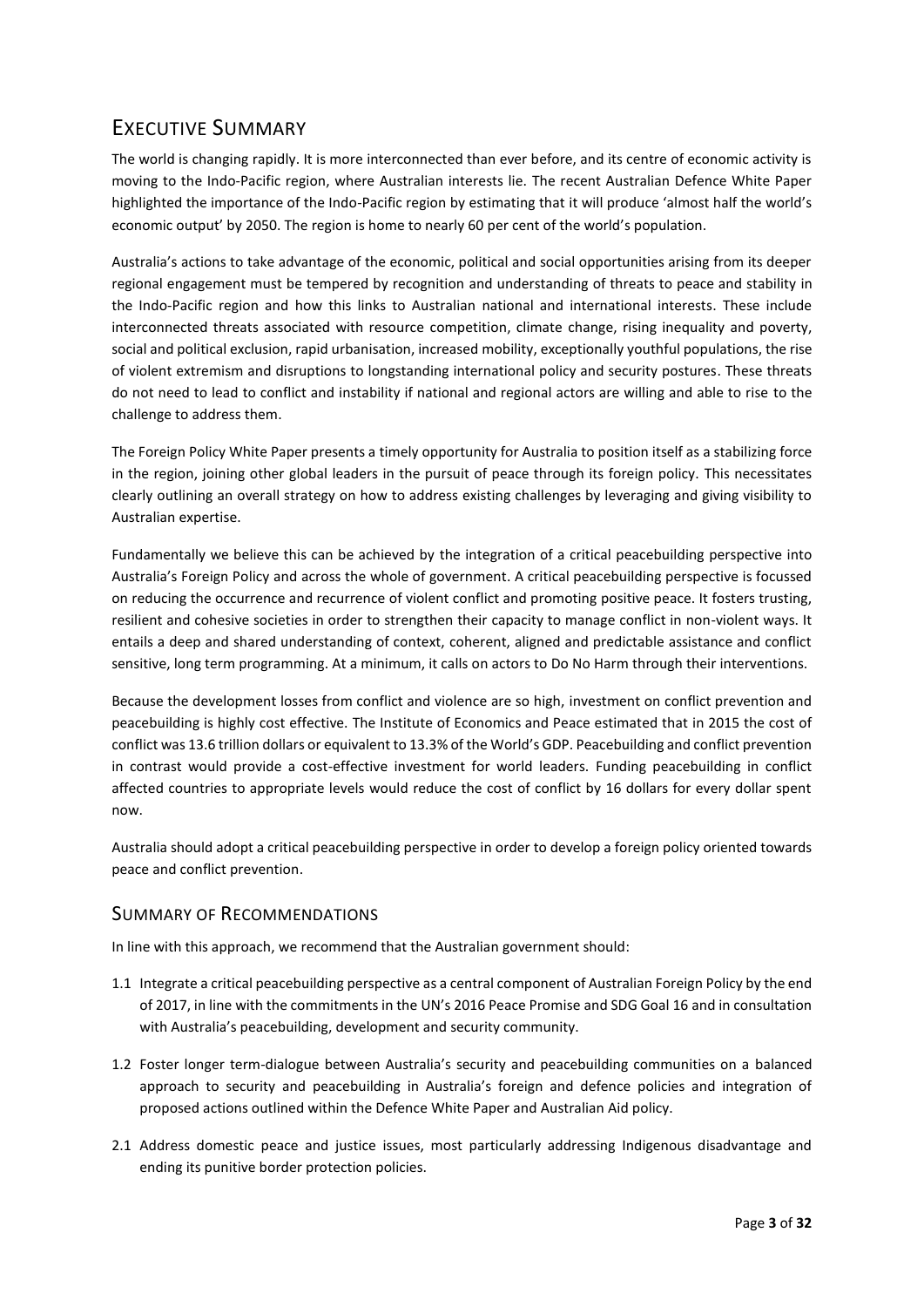- 3.1 Recalibrate Australia's strategic alignment to balance its relationship with the US with our geographical and strategic interests in the Indo-Pacific region; and pursue Australian engagement in regional and global organisations in line with a critical peacebuilding perspective.
- 3.2 Increase Australia's aid budget in line with the Sustainable Development Goals, in particular Goal 16 and address gaps that are particularly relevant for a peacebuilding agenda, such as: rapid urbanisation coupled with underdevelopment; exceptionally youthful populations; youth unemployment; and increasing mobility and the forcible displacement of people.
- 4.1 Cement its status as an internationalist nation by continuing and strengthening its support for regional and international institutions and civil society organisations to promote and support peacebuilding objectives.
- 5.1 Promote ethical and conflict sensitive business practices by Australian businesses, including
	- a. Harmonising economic and trade considerations with a critical peacebuilding perspective.
	- b. Investing in extractives sector development assistance.
	- c. Applying a critical peacebuilding perspective to our response to cyber threats.
- 6.1 Promote the realisation of a peaceful and prosperous Indo-Pacific region by integrating lessons from good practice in the region and elsewhere to address protracted conflict situations, inter alia:
	- a. Allowing Timor-Leste to restore full sovereignty with a fair and permanent maritime boundary as well as working with Timor-Leste to support transparent and effective management of its natural resources.
	- b. Working with Myanmar and neighbouring countries in finding a durable solution to the Rohingya crisis
	- c. Working with regional and key national actors (e.g., Indonesia, Malaysia) on harnessing the energy of youth positively, countering the spread of violent extremism and ending human rights violations.
	- d. Collaborating with regional and national actors to address mixed-migration, including regional solutions and legal mobility options to reduce criminal smuggling networks.
	- e. Supporting a peaceful independence referendum in Bougainville.
- 6.2 Increase support for UN-led peacebuilding efforts and increase Australian contributions to UN-mandated peacekeeping missions. This applies to the Middle East in particular, where principled humanitarian engagement should be the lead approach.
- 7.1 Increase investment in policy, educational and research capacity on peace and conflict studies in Australia and the region, from secondary through tertiary education in order to strengthen national capacity in implementing a foreign policy oriented towards peace and conflict prevention.

### <span id="page-3-0"></span>ABOUT THE AUTHORS

This submission was prepared by a group of peacebuilding researchers, practitioners, and policy analysts from a number of Sydney based universities (University of New South Wales, University of Technology, University of Sydney) and not-for-profit organizations (Peacifica, the Institute for Economics and Peace). The group has come together having recognised that Australian foreign policy and development practice stand to benefit from the implementation of a critical peacebuilding perspective.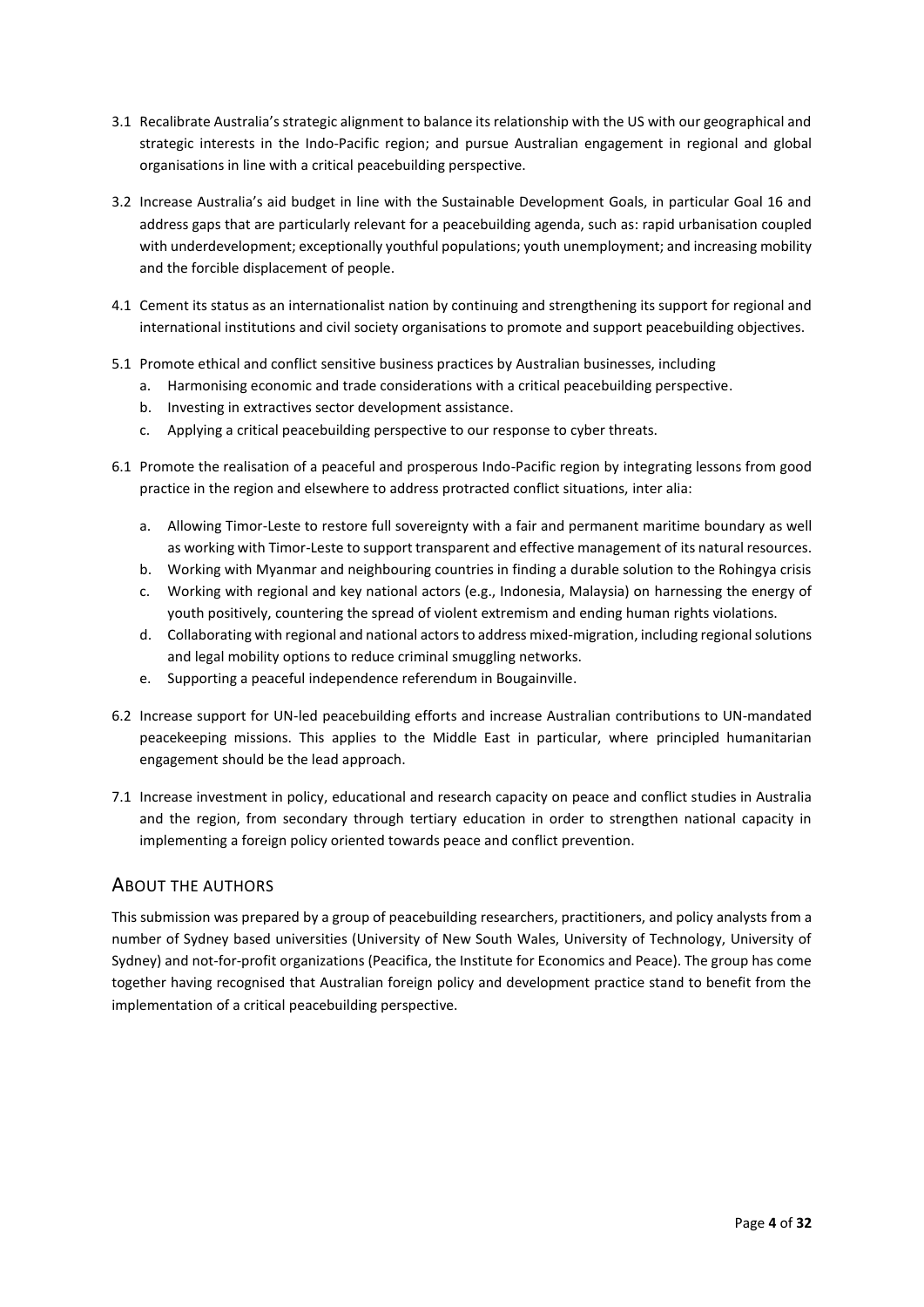## <span id="page-4-0"></span>1 PEACEBUILDING AND AUSTRALIA'S FOREIGN POLICY

Australia should integrate a critical peacebuilding perspective into its foreign policy. This includes diplomatic, trade, development and humanitarian policy, and related policy areas, notably defence and security.

We acknowledge that Australia's foreign policy currently includes references to peacebuilding, especially within the Australian Aid Policy. Its focus is primarily on fragile and conflict-affected states and prioritises working with institutional frameworks over more inclusive approaches to peace and security. Furthermore the Defence White Paper emphasizes rules-based governance in this respect, through participation in and contribution to multilateral peacebuilding initiatives<sup>1</sup> and its framework for working in fragile and conflict-affected states.<sup>2</sup>

Australia is a supporter of the UN Peacebuilding Support Office and of the International Dialogue on Peacebuilding and Statebuilding, and has a distinguished history of contributing military and police personnel and funding to UN peacekeeping missions and peacebuilding-related activities. This support includes \$10 million to the UN Peacebuilding Fund over three years from 2017, building on a long history of support; and participation in the OECD's International Network on Conflict and Fragility and through it the New Deal for Engagement in Fragile States. Further, Australia has shown commitment to contribute to the success of the Sustainable Development Goals, which include peacebuilding as part of Goal 16.

Despite the very high return on investment in peacebuilding, it typically makes up only 16% of overseas development assistance (ODA) that goes to conflict affected states,<sup>3</sup> or an estimated 0.7% of the World's combined GDP. Australia does a little better having spent a not insignificant 20% of its aid budget on line items related to peacebuilding. Dealing with the effects of conflict in contrast costs an estimated 13.6 trillion dollars per year or the equivalent to 13.3% of the world's GDP. "To put this into perspective, a 10% reduction in the economic impact of violence is equivalent to ten times the value of ODA, more than the total value of global food exports or of global foreign direct investment in 2014."<sup>4</sup>

Peacebuilding nevertheless remains marginal to Australia's foreign policy, in contrast to its place in the foreign policy of many OECD and NATO member states (including the United Kingdom, Norway and many European states). The difference is seemingly that Australia lacks a coordinated peacebuilding strategy. Peacebuilding is becoming an increasingly significant part of international affairs, and each state's accountability for its contribution to peace is growing. Australia can follow the lead of these allies and take a leadership role on these issues in the Asia-Pacific. The Foreign Policy White Paper offers an opportunity for the government to develop and centralise a critical peacebuilding perspective in Australian foreign policy, from where it can be applied to a wider range of Australia's interests.

The Foreign Policy White Paper consultation process offers a unique opportunity for Australia to better align and integrate our support for multilateral peacebuilding initiatives with our promotion of peacebuilding within our fragile and conflict affects states programs – and to promote a whole of government approach across all Australian overseas engagement under the leadership of the Department of Foreign Affairs.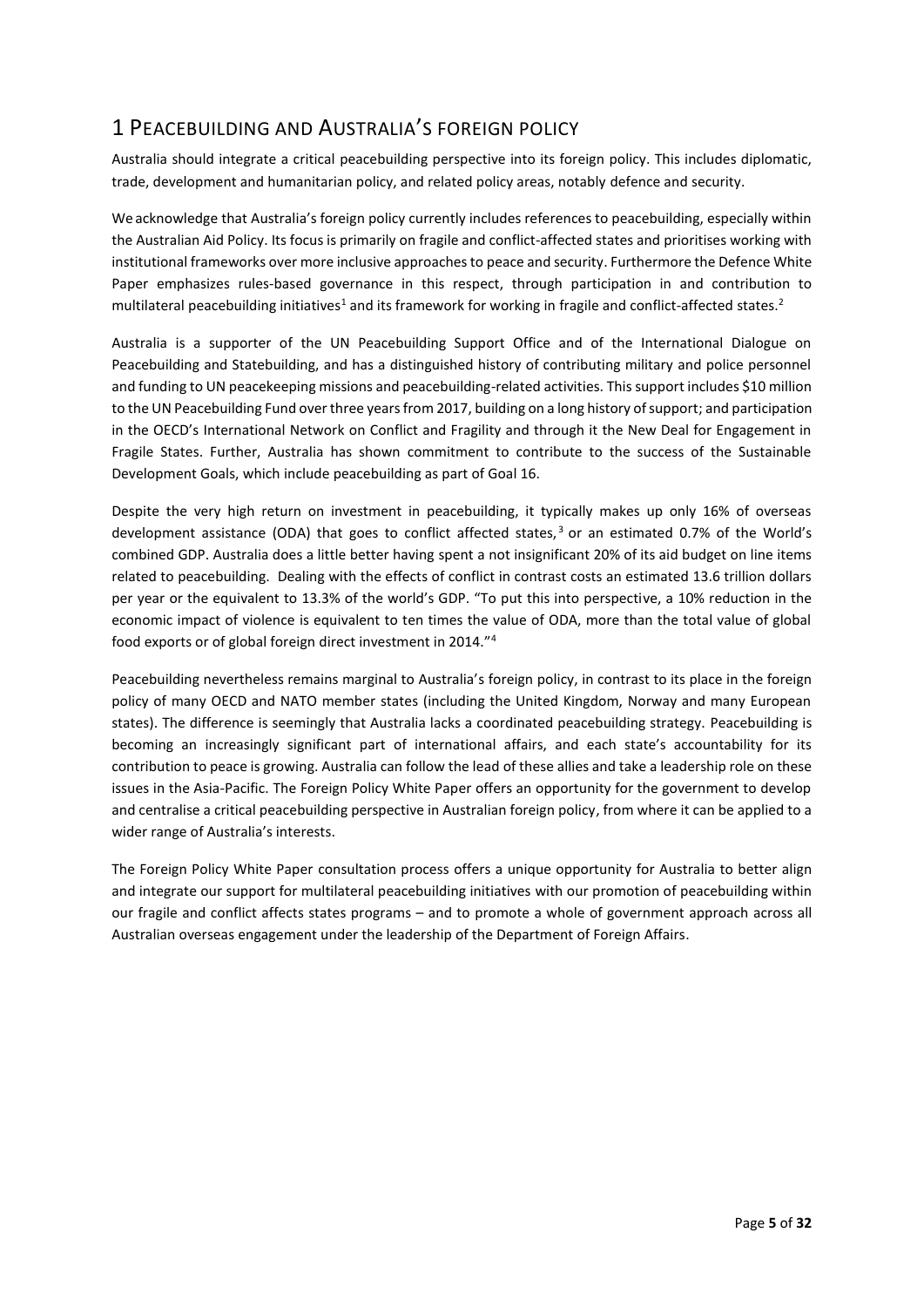We propose the adoption of a *critical peacebuilding perspective* across Australia's foreign aid and humanitarian policy, trade policy and multilateral, bilateral and regional relations in order to align and optimise our contribution to peace and security in the region, and through it transform not only structures and institutions but also relationships.<sup>5</sup> Doing so would be in line with the 2016 Peace Promise by the United Nations General Assembly and Security Council Resolutions (A/RES/70/262 and S/RES/2282) that call for "common commitments of humanitarian, development and peacebuilding actors to simultaneously deliver humanitarian assistance, ensure conflict-sensitivity and synergies in programmes and address the drivers of conflict". 6 Such an approach also contributes to the realisation of Goal 16 of the Sustainable Development Goals and the Peacebuilding and Statebuilding Goals of the New Deal for Engagement in Fragile States and ties in with the New York Declaration for Refugees and Migrants (A/RES/71/1) and the current negotiations about the adoption of a global compact "for safe, orderly and regular migration in 2018."<sup>7</sup>

#### **A Critical Peacebuilding Perspective**

Australia needs to revisit its current understanding of peacebuilding and establish a whole-of-government approach based on existing best practice and leading international thinking. We propose a *critical peacebuilding perspective* that aligns with the UN's 2016 Peace Promise, the Institute for Economics and Peace's conception of 'positive peace' and the 'pillars of peace', the New Deal for Engagement in Fragile States, and the work of leading peacebuilding NGOs:

*A critical peacebuilding perspective is focussed on reducing the occurrence and recurrence of violent conflict and promoting positive peace. It fosters trusting, resilient and cohesive societies in order to strengthen their capacity to manage conflict in non-violent ways. In addition to rules-based governance (effective, accountable institutions) as currently emphasized in Australian policy, a critical peacebuilding perspective prioritises inclusivity, local ownership, justice, transformed, trust-based relations, gender-sensitivity, context-sensitivity, and sustainability, implemented through a combination of short, medium and long-term interventions.* 

Peacebuilding embodies internationally accepted principles of development effectiveness. However its relevance goes beyond a traditional understanding of a development or humanitarian agenda. A critical peacebuilding perspective provides an understanding of the factors that can drive violent conflict and offers tools to ensure more inclusive, peaceful outcomes. This perspective can be applied to a range of policy considerations, including economic and trade activity, responding to violent extremism, addressing gender inequality and the response to climate change.

## <span id="page-5-0"></span>WHY IS PEACEBUILDING RELEVANT TO AUSTRALIA'S FOREIGN POLICY?

The adoption of a critical peacebuilding perspective in foreign policy can contribute to the realisation of Australia's interests and goals by:

- enhancing Australia's reputation in the region and globally;
- strengthening trust and cooperation with the governments and citizens of our neighbours;
- $\bullet$  influencing the priorities and approach of Australia's aid program generally;<sup>8</sup>
- aligning Australia's foreign policy with the priorities of key allies and multilateral organisations;
- promoting Australia's economic well-being;
- strengthening the economic capacity (enhanced revenue collection, private sector growth, increased incomes) of neighbouring countries;
- promoting regional and global security;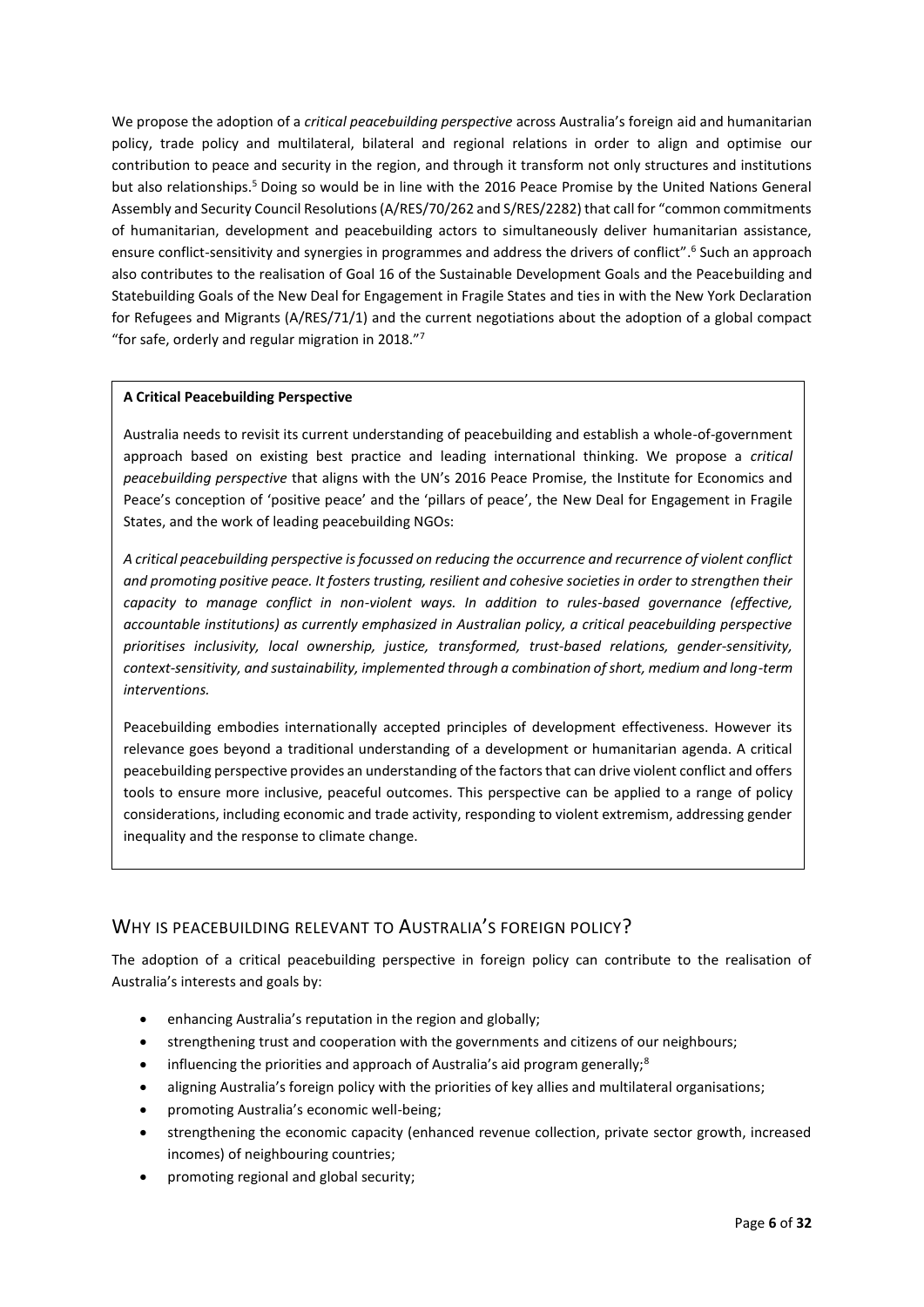- mitigating the risk of violent conflict in the region and around the world, especially in countries with recurrent violence;
- reducing the costs associated with violent conflict, which then can be channelled into national and international development (as noted by the Institute for Economics and Peace, "The total economic impact of violence to the world economy in 2015 was estimated to be \$13.6 trillion"<sup>9</sup>);
- working on preventing future conflict by ensuring strong and resilient societies and governments;
- preventing the spread of violent extremism in the region; and
- addressing the drivers of forced displacement and develop pathways for safe, orderly and regular migration.<sup>10</sup>

#### **Recommendations**

- 1.1 Integrate a critical peacebuilding perspective as a central component of Australian Foreign Policy by the end of 2017, in line with the commitments in the UN's 2016 Peace Promise and SDG Goal 16 and in consultation with Australia's peacebuilding, development and security community.
- 1.2 Foster longer term-dialogue between Australia's security and peacebuilding communities on a balanced approach to security and peacebuilding in Australia's foreign and defence policies and integration of proposed actions outlined within the Defence White Paper and Australian Aid policy.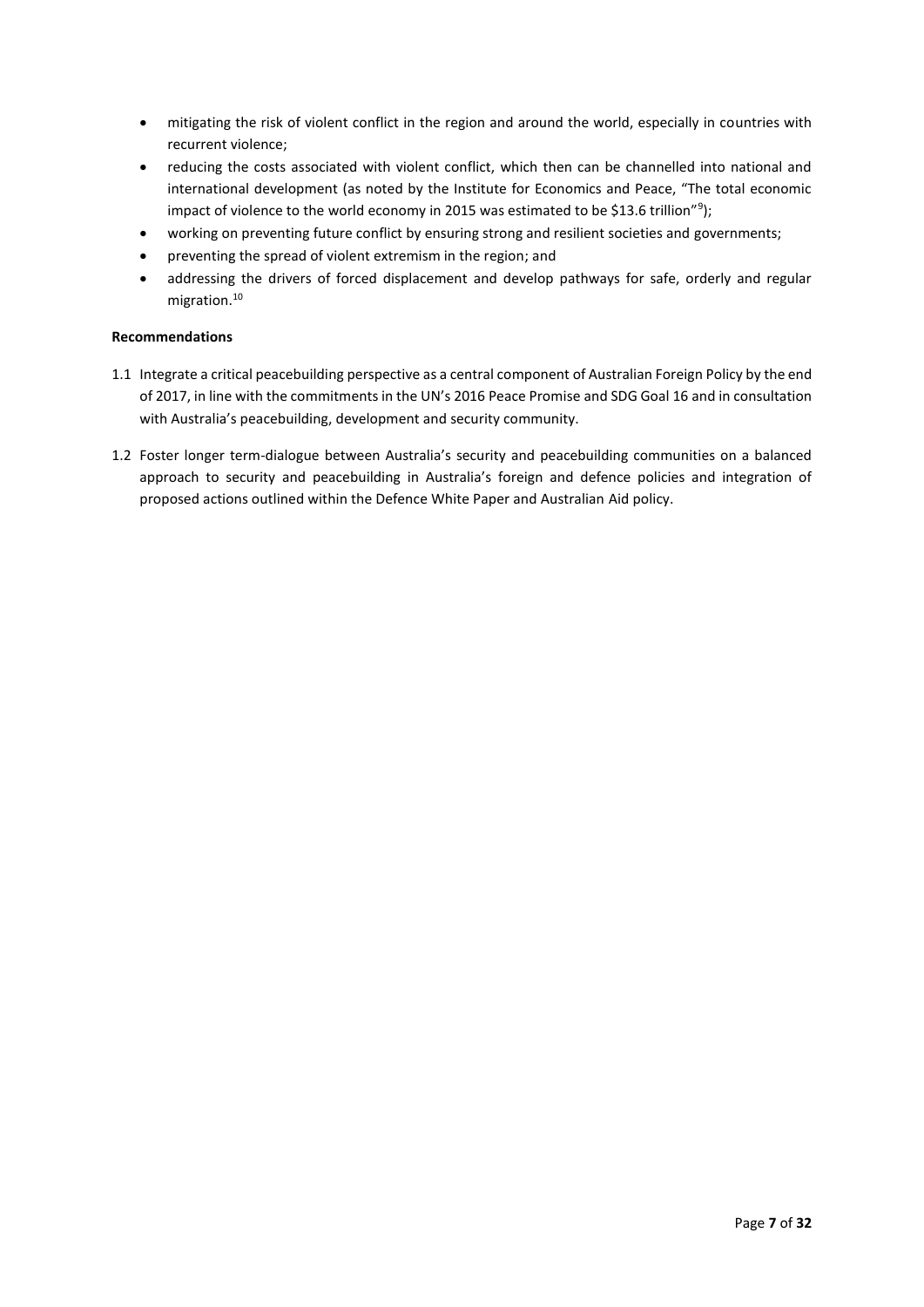## <span id="page-7-0"></span>2 AUSTRALIA'S NATIONAL INTERESTS

Over the last two decades, since the 1997 Foreign Policy White Paper, Australia's foreign policy has taken a pragmatic approach to expressing and acting on the national interest, which could be understood as pursuing economic advantage while promoting liberal democracy and respecting a 'fair go' and human rights for all.<sup>11</sup>

In practice this has meant that some governments have emphasised multilateralism and soft power while others have prioritised bilateral economic relationships and national security. 'National interest' has been vaguely defined and episodically observed.

The last two decades have seen tumultuous changes in the world's security, technological, environmental and humanitarian landscapes. Australia itself has undergone considerable change, and it is appropriate to question and recalibrate our understanding of our own national interest.

In responding to these changes, and in line with a critical peacebuilding perspective, the government must recognise that national interest is not the same as self-interest. In today's globalised world, violence, climate change and human mobility are less restrained by borders than ever before. So too are social, economic and cultural activities. These global trends are drivers of the world's shared commitment to end extreme poverty and reduce violent conflict, as captured in the 2015 Sustainable Development Goals, the 2016 Peace Promise, the 2016 New York Declaration on Refugees and Migrants and current negotiations on Global Compacts on refugees and migration.

In such an environment, a foreign policy that only considers Australia's priorities in isolation is likely to serve our national interest only in the short term. Longer term approaches that understand the relationships between Australia's interests and those of other countries - especially our neighbours' - are more likely to bear fruit and contribute to the security and prosperity of Australia, its people and its neighbours.

It is therefore in Australia's national interest to have both strong, multidimensional relations with our neighbours, and a sound economic foundation from which to engage with others. Australia's relationship with our 'neighbourhood', which encompasses the 'Indo-Pacific' region from India through east and southeast Asia and into the Pacific, is fundamental to our national interest. Socially and culturally, Australia's own socio-cultural mix increasingly reflects that of our neighbourhood. Our security depends on a stable, friendly region. And we stand to benefit tremendously, with the Indo-Pacific region on track to generate around half of the world's wealth by 2050.<sup>12</sup>

Our foreign policy, if oriented towards peace and preventive diplomacy, can ensure that economic, political, social and cultural ties are nurtured, in ways that advance Australia's interests by enhancing mutual regard and understanding. It also will contribute to regional security and to countering the spreading of violent extremism. Importantly, this consideration needs to be applied to countries with lesser economic and political power, especially those in the Pacific, as with our larger neighbours. For Pacific Island states, Australia looms large as a natural regional focal point. Yet Australia's engagement has generally been reactive and episodic. For example the RAMSI initiative, though significant in itself, stands out as a response to the events in the Solomon Islands that came to define the perception of Melanesia as the 'Arc of Instability', rather than as part of a continuum of long term, positive engagement. An alternative perception of the region as an 'Arc of Opportunity'  $^{13}$  could transform Australia's understanding of our nearest neighbours and our alignment to the whole Pacific region.

Such an approach entails working not only from a position of economic strength, but also of economic and ecological justice. For example, fair dealing by Australia with Timor-Leste over our shared maritime border and access to the oil and gas resources of the Timor sea will be a critical moment in Timor-Leste's recovery from its violent past and provide it with a greatly improved economic foundation for its future development. Meanwhile, in Bougainville, enforcement of ethical standards for resource extraction could lessen risk of conflict resurgence and play a critical role in peaceful economic development.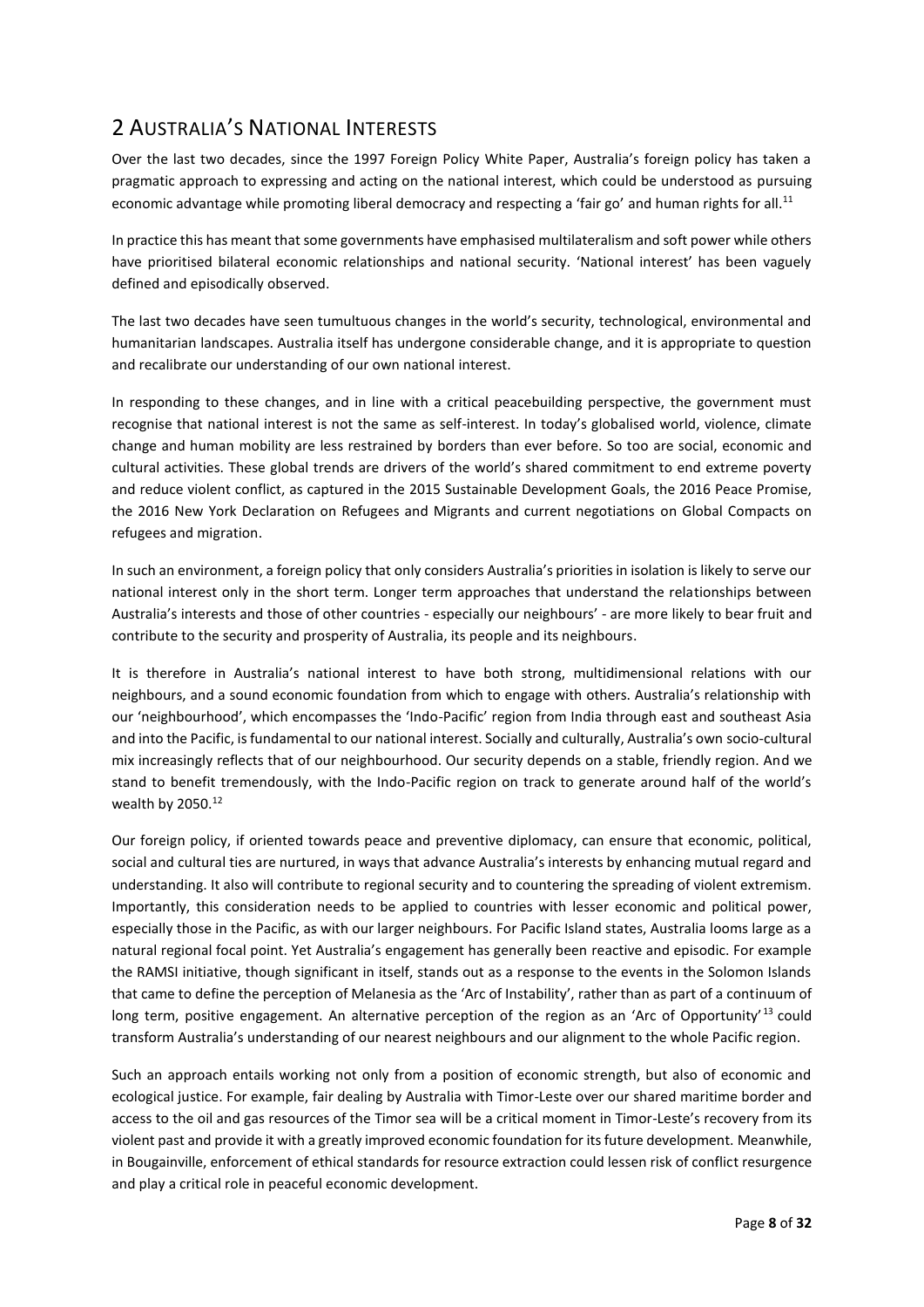Australia is perceived as being a just and equitable society, with a proud history as a champion of peace and human rights. Australia has actively participated with the United Nations for seven decades, is the 12<sup>th</sup> largest contributor to the UN regular and peacekeeping budgets and provided the first military personnel as peacekeepers under UN auspices in 1947, to Indonesia. It was also one of the first countries to become a state party to the 1951 UN Convention Relating to the Status of Refugees. Australia's pursuit of a seat on the UN Human Rights Council is evidence of the value we continue to place on this reputation.

However some in the international community see two ways in which this reputation has been tarnished. First is the continued and protracted discrimination experienced by Aboriginal and Torres Strait Islander Australians, despite extensive efforts to address it. The second, and more immediately compromising to our foreign policy, is Australia's border protection regime. Over two decades, governments of both major parties have traded away our human rights standing for the sake of domestic political gain. The decision to locate detention centres on PNG's Manus Island and on Nauru further compounds Australia's loss of integrity as a human rights defender. Australia's previous international status as an 'honest broker' is under threat. Our practices in this area have led to conflict and death in the camps and condemnation in the international human rights system.<sup>14</sup>

Honest self-appraisal of our actions at home and abroad, such as steps to reform our border protection policy, are essential both for our reputation and as a step towards bilateral, regional and multilateral negotiated solutions to the larger global challenge of displacement. There is also urgency to address the social justice linked to Aboriginal and Torres Strait Islanders in Australia, to ensure better progress on closing the gap and on native titles, treaty negotiation and constitutional recognition.

#### **Recommendation**

2.1 In adopting a critical peacebuilding perspective, Australia must be prepared to address domestic peace and justice issues, most particularly addressing Indigenous disadvantage and ending its punitive border protection policies.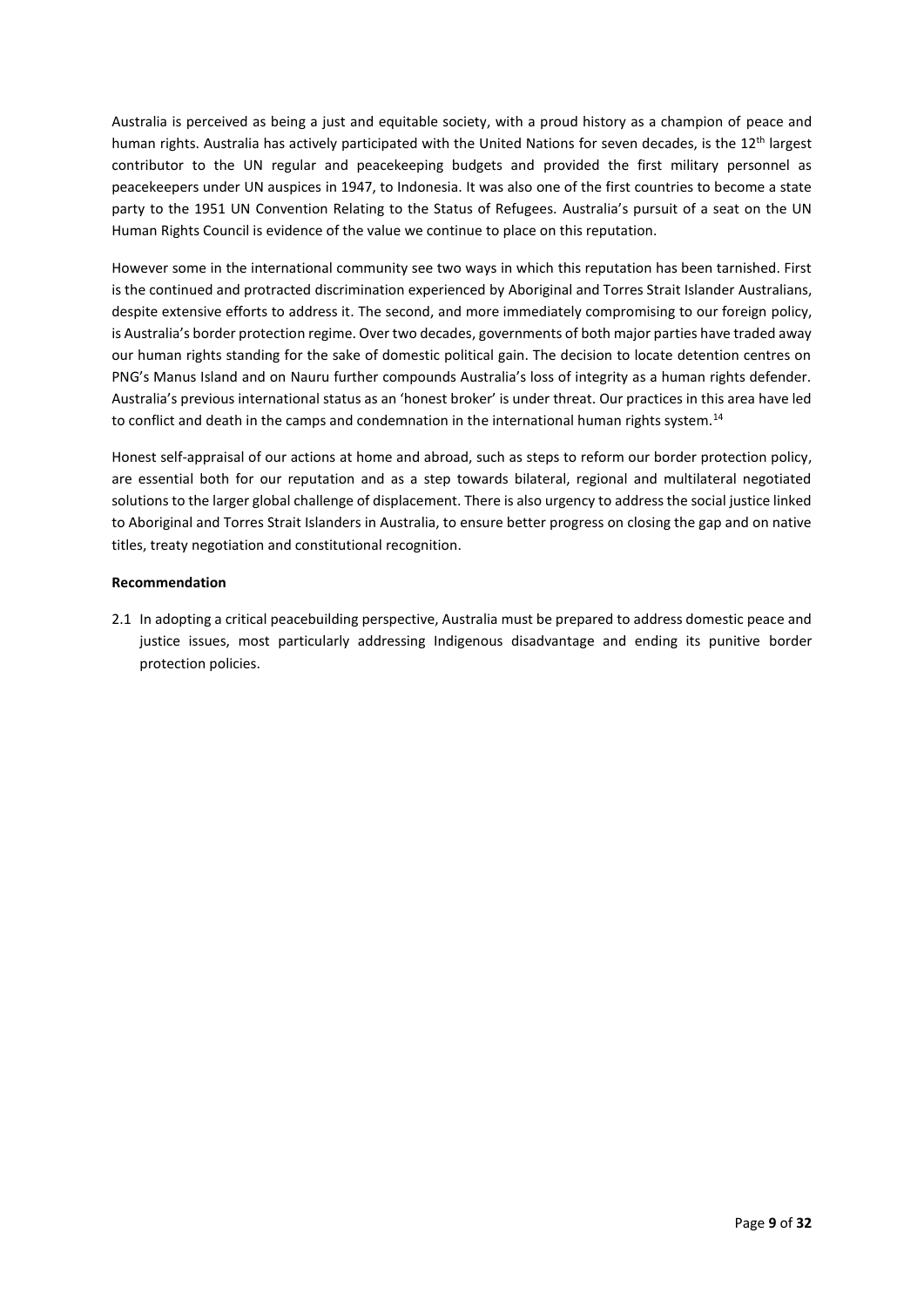## <span id="page-9-0"></span>3 AUSTRALIA'S GLOBAL INTERESTS

Australia's history of alignment with the United Kingdom and the United States of America has led to its involvement in many military ventures around the world, some without any clear strategic benefit for Australia.

By contrast, Australian economic policy has been more pragmatic with economic investment and ties less wedded to the Anglosphere. The rise of the Indo-Pacific region as an economic and political centre suggests that we should continue this trend, and indeed deepen our economic, political and social engagement with the region. Seen in this light, our strategic alignment with the USA seems anachronistic. Notwithstanding current politics, the USA will remain a major ally of Australia, but we need to engage with the understanding that our longer term interests also lie closer to home. A more balanced foreign policy can promote peace and security for all. As Australia realigns its foreign policy to the region, four trends stand out as requiring particular attention.

## <span id="page-9-1"></span>GLOBAL TRENDS

Four specific and interconnected global trends that threaten peace and stability in the region require immediate attention as part of a foreign policy oriented towards peace and conflict prevention. All four influence each other in a seemingly never-ending cycle of conflict. The challenge is to harness the positive within each and minimize the negative effects.

"The World Disasters Report 2016 paints a picture of a world facing complex challenges that cannot be comprehensively addressed through post-disaster response or emergency interventions. Forced migration is at its highest level since the Second World War. The number and scale of disasters triggered by natural hazards are increasing. Globalization and urbanization means outbreaks and other health crises are harder to contain, and the impact of climate change is taking its toll – 2015 was the hottest year on record with 32 major droughts, double the ten-year average. Between 1991 and 2010, the impact of recorded disaster events in poor countries resulted in over 840 billion US dollars of financial losses. Yet, over the same period, only 0.4 per cent of the 3.3 trillion US dollars spent on aid was dedicated to prevention or risk reduction." <sup>15</sup>

The future of developing countries in general and the Asia Pacific in particular is urban and poor, with an exceptional youthful population. This combination of poverty, rapid urbanisation and weak state capacities to provide services and jobs to young people, especially men, has been linked in the past to conflict potential, (violent) crime, and more recently violent extremism. <sup>16</sup> More recently, however, there has been a strong argument that a young population can offer a demographic dividend via innovation and economic growth.<sup>17</sup>

For this to work, however, youth has to be meaningfully engaged and their issues (education, jobs, and political ambitions) need to be addressed.

## <span id="page-9-2"></span>GLOBAL TREND 1: YOUTH BULGE

Outside the Global North, the world's population is becoming increasingly younger, with currently the largest youth population in history. There are about 1.8 billion young people between the ages of 10 and 24,<sup>18</sup> and a quarter of the urban population is between 10 and 24 years old.<sup>19</sup> About 34-44 percent of the population in the Global South is under the age of 10 and about 53-68 per cent under the age of 15.<sup>20</sup>

Youth are increasingly affected by conflict, with more than 600 million estimated to be living in fragile and conflict-affected contexts. <sup>21</sup> Based on World Bank definitions of fragility, almost three-quarters of the population in such countries are under 30, "and a large share of 15-29 year olds will persist for decades to come". <sup>22</sup> Youth also make up a large portion of the world's displaced people, especially those in protracted situations and also those living in cities.<sup>23</sup> They have been very visible in the recent events in the Middle East.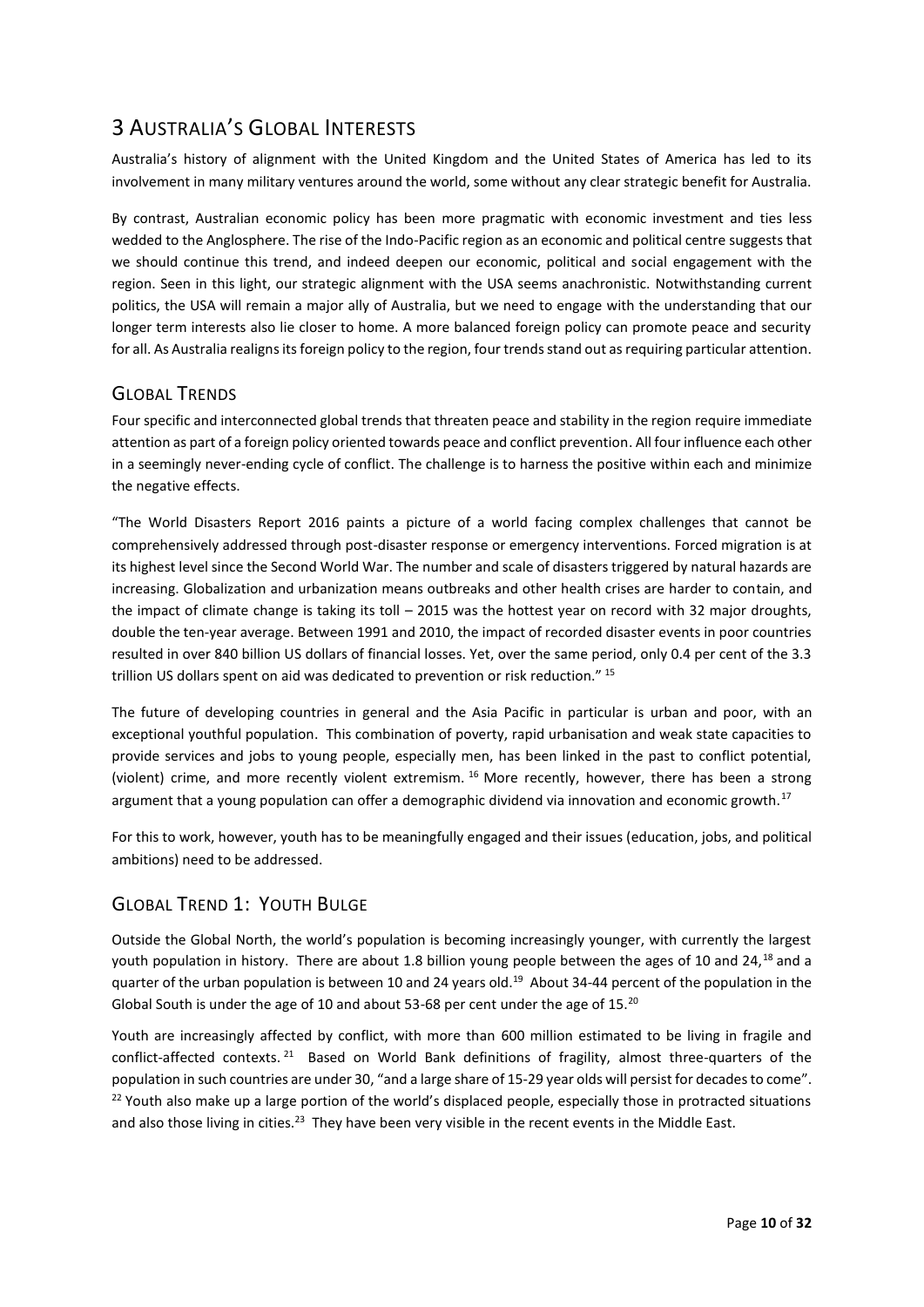Conflict, rapid urbanization and underdevelopment combine to make for very stretched resources to meet basic services in general and for youth in particular. These include education, health care and economic opportunities, all of which are needed to assist in ending cycles of conflict, poverty, hopelessness and frustration.<sup>24</sup>

This has made youth susceptible to "the multiple and often interlinked forms of violence – from political violence and criminal gangs to organized crime and terrorist attacks that plague their countries and communities, bearing enormous and long-lasting human, social and economic costs."<sup>25</sup> Young men (15-29 years of age) often make up a majority of casualties of armed violence while young women are at risk of gender-based violence.<sup>26</sup>

Youth are often seen as a potential threat to peace and security – and more recently susceptible to violent extremism – especially when they appear concentrated in situations of underdevelopment and fragility.<sup>27</sup>

Youth, however, can also be seen as an opportunity. Most youth do not participate in violence. Both young men and women play active and valuable roles as active agents in development and peacebuilding and overall positive change.<sup>28</sup> This has led to turning the 'youth bulge' argument on its head with calls to treat them as a 'demographic dividend,' and ensure they are assisted to harness the positive in life.<sup>29</sup> This made the 2015 UN Security Council Resolution 2250 on Youth, Peace and Security equally ground breaking as Resolution 1325 on Women, Peace and Security. It followed the creation of a UN Inter-Agency Network on Youth Development (IANYD) in 2010 and a UN General Assembly resolution (A/RES/64/130) emphasizing youth development. Furthermore, specialized UN agencies on Development and population have developed youth strategies.<sup>30</sup>

Despite constituting a demographic majority or critical mass in urban, post-conflict, and displacement-affected situations, youth are often invisible as a distinct category or social group. Youth are frequently excluded from major decision-making power in political, economic, and social life.<sup>31</sup> Too often, youth are viewed from an oversimplified 'victim-perpetrator' dichotomy—or as having the limited options of 'fight or flight'.<sup>32</sup> International actors, especially in post-conflict spaces, tend to focus on elections as a form of political participation, which fails to sufficiently appreciate the complex workings of youth agency beyond voting and as a source of social change. <sup>33</sup> More can and should be done here.

### <span id="page-10-0"></span>GLOBAL TREND 2: DISPLACEMENT

Australian foreign policy must focus on the prevention and management of forced migration and internal displacement, which links directly to the priorities of a critical peacebuilding perspective. According to the New York Declaration for Refugees and Migrants, we are witnessing an 'unprecedented level of human mobility' affecting all regions of the world.<sup>34</sup> The International Organisation for Migration (IOM) estimates that one in seven people across the globe are on the move voluntarily, forcibly or for mixed reasons (including from natural disaster and climate change).<sup>35</sup> Forced migration is 'the highest since the aftermath of World War II'.<sup>36</sup> Syria, Somalia and Afghanistan make up a great majority of all refugees world-wide.  $37$  In terms of internal displacement, Syria was the largest contributor at 900,000 newly displaced, with Yemen, Turkey, Democratic Republic of Congo and Afghanistan taking the top five spots.<sup>38</sup> Countries in the Middle East, Africa and South Asia are thus among the key drivers of conflict-induced displacement.

Of note is that 95% of those on the move remain in the 'Global South' <sup>39</sup> and a majority of those never leave their country of origin. About 76 per cent of all migrants and 62.5 per cent of all forcibly displaced persons never cross international borders.<sup>40</sup> Internal displacement due to conflict has doubled over the last 15 years, reaching over 40 million by the end of 2015.<sup>41</sup> This creates an imperative for well-integrated aid, development, and foreign policy priorities in Australia. The increasing prevalence of internal displacement is a result of the opposing forces of strong 'economic, demographic and political drivers of migration' versus a growing hostility toward migrants and refugees by receiving countries.<sup>42</sup>

Meanwhile displacement caused by natural disasters has been slowly receiving more attention due to its link to climate-change and because it is slowly 'out-growing' conflict-induced displacement. In 2015, internal displacement as the result of natural disasters was double that of people displaced by conflict and violence: 19.2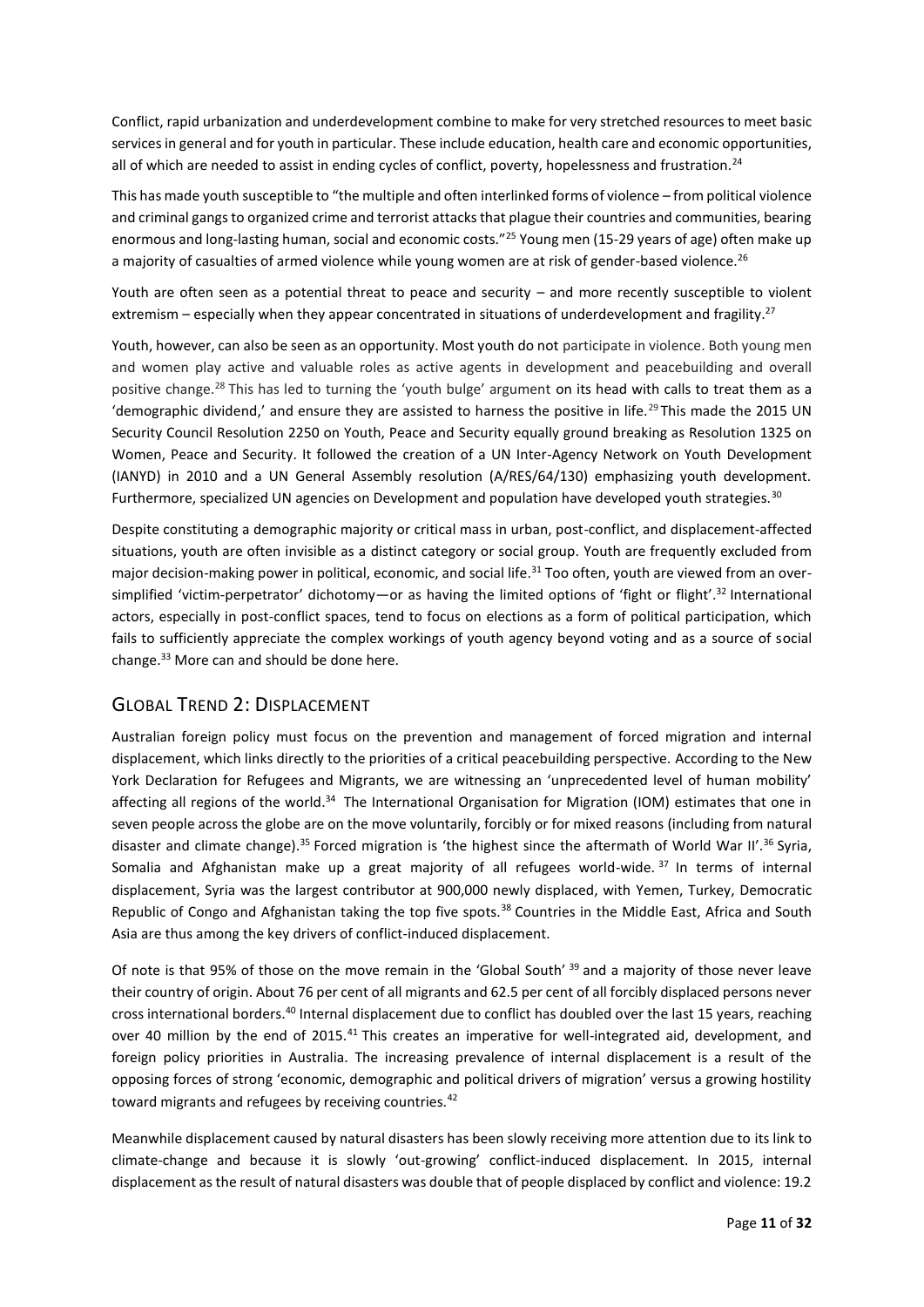million across 113 countries in contrast to 8.6 million conflict-induced IDPs. <sup>43</sup> 150 million people could be displaced by 'desertification, water scarcity, floods, storms and other climate change-related disasters' by 2050. 44

We know less about slow-onset disaster displacement (e.g., drought), those displaced by development projects and crime-induced displacement, the latter particularly pertinent perhaps in countries with high levels of crime such as PNG.

The current dynamics of the Indo-Pacific region make migration from environmental and climate factors increasingly likely and will need to be a priority in Australia's foreign policy.<sup>45</sup>

Regardless of the causes of involuntary mobility, the movement of people itself increases the likelihood of violent conflict. A critical peacebuilding perspective on mobility and displacement is essential, both for the prevention of movement by de-escalation of local conflict and building resilience to shocks including disaster and climate change, and for the management of people on the move. Thisincludes managing internally displaced populations, working collaboratively with transit and destination countries (most of which are themselves developing), and dealing generously and in line with international humanitarian law with those who seek Australia's protection.

### <span id="page-11-0"></span>GLOBAL TREND 3: URBANIZATION

There is growing evidence that migration has essentially become an urban affair, with both refugees and IDPs increasingly pushing into cities, where a reported 54 per cent of the world's population, or 3.9 billion people, live.<sup>46</sup> Half of all displaced people, especially those in protracted situations, live in cities.<sup>47</sup> In the Asia-Pacific, the overall urban population was estimated to be around 49 per cent, with some regions as high as 61 (East/Northeast Asia), 63 percent (North and Central Asia), and 71 percent (Pacific).<sup>48</sup>

A majority of urban dwellers in the Global South are young and from a displacement background, with forced displacement contributing to the growth of cities (e.g., Afghanistan in Asia).<sup>49</sup> This rapid urbanisation is often associated with the expansion of informal or slum settlements. Between 1990 and 2014 the urban slum populations grew by 28 per cent and numbered 881 million worldwide.<sup>50</sup> Often forced to live on the periphery, the urban displaced face inadequate access to essential services, including health care, sanitation and education; and limited access to justice services. They struggle to become economically self-reliant; struggle with food and income insecurity, and are prone to social marginalisation.<sup>51</sup> As a result, cities are often viewed as 'sites of urban dystopia that play host to social violence, malaise, poverty, and inequality'.<sup>52</sup>

Such urban environments risk becoming focuses of violence, particularly when they have large populations of young people and significant inequality. In Australia's immediate neighbourhood this has been a long standing problem in Papua New Guinea and in Timor-Leste, and a critical peacebuilding approach to Australia's aid and economic relationships could have a significant impact.

### <span id="page-11-1"></span>GLOBAL TREND 4: CONFLICT, TERRORISM AND RADICALIZATION

According to the IEP's 2016 Global Peace Index, the world is has become less peaceful over the past decade,<sup>53</sup> in part due to intensification and internationalization of conflicts in the Middle East, and the increasing resilience of non-state armed actors such as Islamic State. IEP's Global Terrorism Index for the same year highlights similar trends as well as disparities by finding that "an improvement in the levels of global terrorism" on the one hand, but a "continued intensification of terrorism in some countries" on the other.<sup>54</sup> This affects particularly the Afghanistan-Pakistan region (and further west in Iraq and Syria); though improvements were visible in India and Thailand. The link between terrorism and conflict was evident by the fact that 90 per cent of all acts of terrorism occurred countries that are in conflict. On the positive side is that funding to UN peacekeeping has improved by 12 per cent over the past decade, and this is partially due to Australia's generous contributions to date.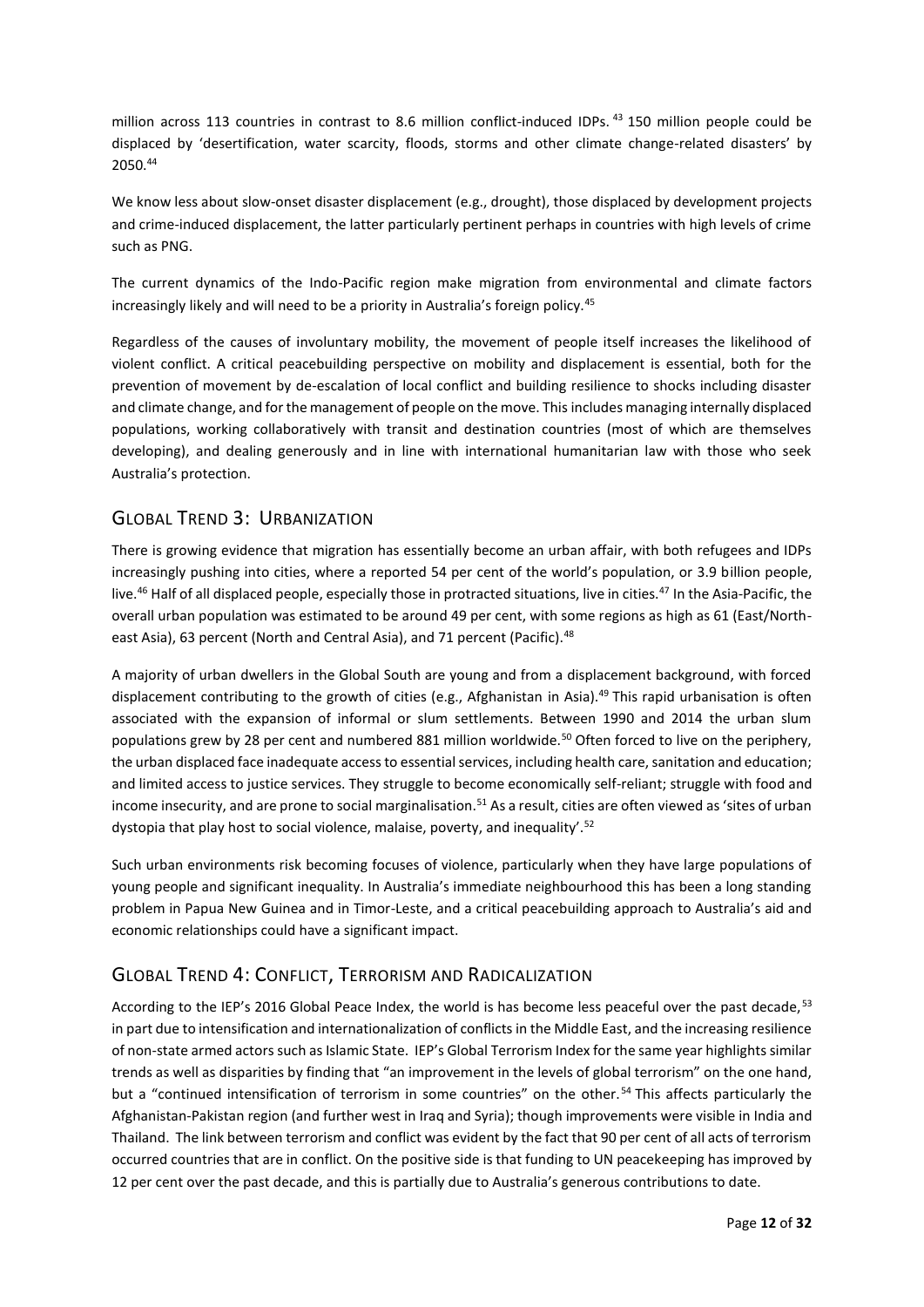These trends all highlight the growing gulf between those countries (largely in the Global North) that are increasingly peaceful and the twenty countries at the bottom (largely in the Global South) that are deteriorating at a fast rate and are plagued by protracted internal conflict. This makes for an increasing inequality in global peace that is closely aligned with trends of inequality in wealth and development.<sup>55</sup> The 2016 World Disaster Report observes the link between growing inequality and risk for countries to slip into disasters and crises, often at a time when populations reach a 'tipping point.'<sup>56</sup> The report continues:

There has been growing attention to resilience in recent years, as is evident from its prominence in the campaigns and strategies of donors and development organizations. This is a good thing. But is current resilience practice helping those who are most marginalized in an increasingly risky and unequal world? Many believe that governments and the aid systems are failing people who face the greatest risks.<sup>57</sup>

Another important trend to consider is the reach of terrorism into OECD member countries, where deaths from terrorism increased in 2015 by 650 per cent.<sup>58</sup> IEP's research however shows that it is not necessarily migration that influences vulnerability to terrorism, but socio-economic indicators such as opportunities for youth, weak democracies, and criminality that increase the likelihood of terrorism, highlighting the link between poverty, marginalization and violence. In contrast, countries that are rights-based and inclusive and have good neighbourly relations are less likely to attract terrorism.

#### **Recommendations**

- 3.1 Recalibrate Australia's strategic alignment to balance its relationship with the US with our geographical and strategic interests in the Indo-Pacific region; and pursue Australian engagement in regional and global organisations in line with a critical peacebuilding perspective.
- 3.2 Increase Australia's aid budget in line with the Sustainable Development Goals, in particular Goal 16 and address gaps that are particularly relevant for a peacebuilding agenda, such as: rapid urbanisation coupled with underdevelopment; exceptionally youthful populations; youth unemployment; and increasing mobility and the forcible displacement of people.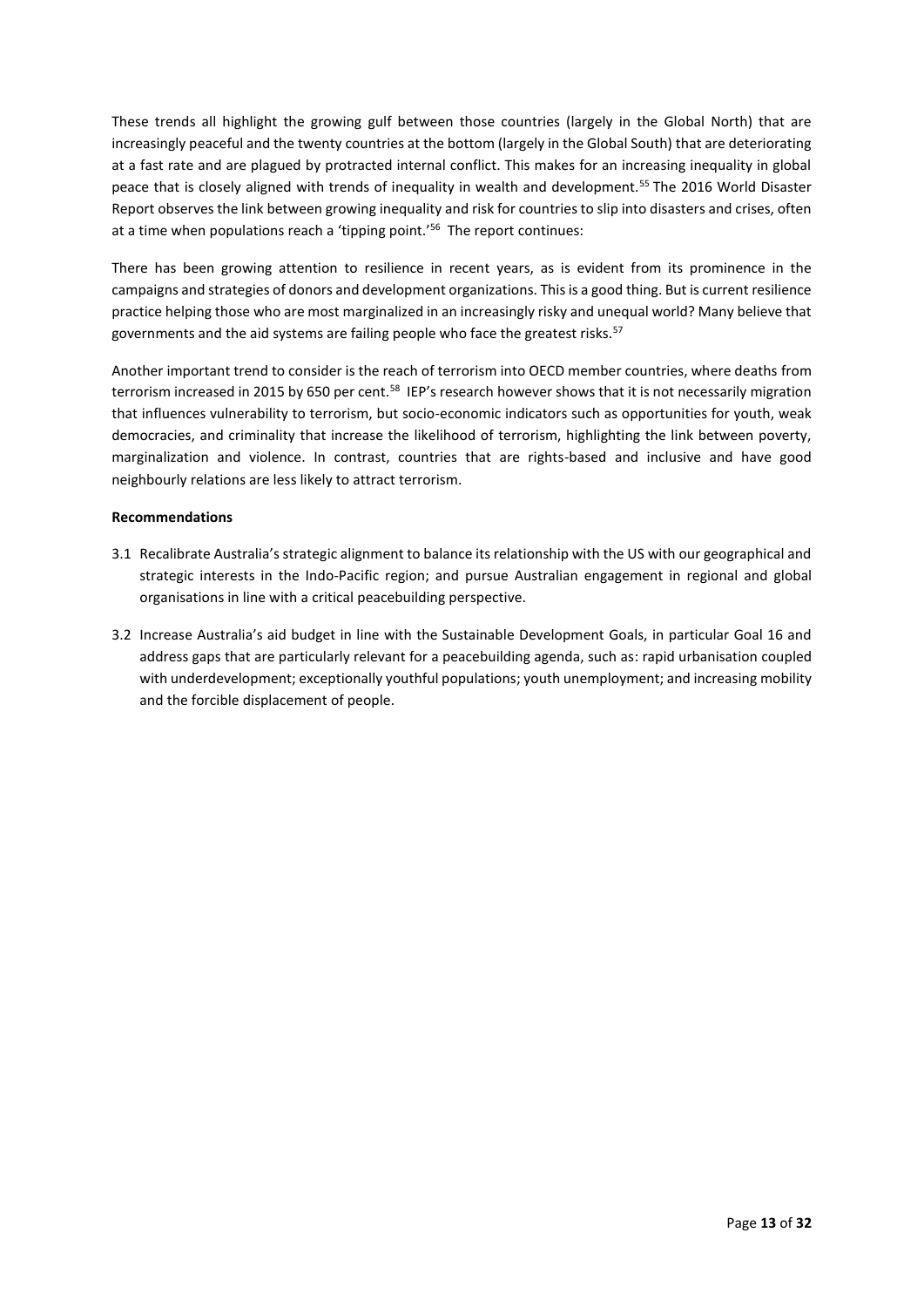## <span id="page-13-0"></span>4 REGIONAL AND INTERNATIONAL ORGANISATIONS

Australia has a long and proud history as an active member of the international community and this should not change. As part of a deepened relationship with the Indo-Pacific region Australia should continue to invest in participation in those regional organisations. Likewise, Australia should continue its strong presence as a committed and constructive member of the United Nations. Australia's influence can be maximised if we are perceived to be a consistent and principled participant in international fora. The following summary identifies a sampling of relevant institutions, some significant ones (eg relating to climate change and the environment) have not been discussed.

### <span id="page-13-1"></span>AUSTRALIA'S INVOLVEMENT IN REGIONAL ORGANISATIONS

Australia's 'region' encompasses several geopolitical groupings. Most prominent for Australia are ASEAN, APEC and the Pacific Islands Forum. Australia's differing membership status in each of these fora, and the discrepancy between Australia's influence and that of other members (especially for the PIF) will to some extent demand a different approach for each. The adoption of a critical peacebuilding perspective in Australian foreign policy, however, will contribute to more sustainable and beneficial outcomes for Australia and our region.

As the largest member of the Pacific Islands Forum, Australia has a particular influence in this organisation. Our engagement with the Forum over the years has been inconsistent; both our cuts to relevant aid programs and our resistance to commit to global climate change targets have been deeply problematic in this arena. 59 Relationships have improved since Mr Turnbull became Prime Minister and this trajectory needs to continue. Australia will benefit from a prosperous, resilient, and peaceful Pacific region. Australia's approach to climate change mitigation and adaptation will be a key factor in determining the future in this space.

ASEAN (where Australia is an observer) and APEC are central to Australia's economic and security interests. In formulating regional responses to the increased movement of people, a strong relationship with ASEAN members is vital. Australia has some good experience in this regard, in its support for anti-human trafficking programs in the Mekong subregion, for example, as well as participation in the Bali process. Further pursuing this work, incorporating the principles of a critical peacebuilding perspective (including an emphasis on inclusive dialogue, a willingness to understand context and a commitment to do no harm) will lay the foundation for long lasting, regional relationships.

### <span id="page-13-2"></span>AUSTRALIA'S INVOLVEMENT IN GLOBAL ORGANISATIONS

The United Nations and its institutions must continue to be the prime focus of Australia's global engagement. As exemplified most prominently by the global commitment to the Sustainable Development Goals, and the work of key institutions including UNDP, UNICEF, UNHCR, PBSO and OCHA, the UN continues to be the forum through which the world pursues its most pressing challenges and protects the most vulnerable people. The current negotiations on global Compacts on migration and refugees demonstrate the continued relevance of the UN, and the critical importance of coming to the negotiating table with the interests of all people, and not only those of any particular country, uppermost.

Within the broader UN system, maintaining and increasing support for the UN's humanitarian and peace architecture should be an important part of Australia's UN engagement, particularly if the aims of the Sustainable Development Goals to eliminate the most extreme forms of poverty are to be met.

International economic and financial institutions such as the World Bank and International Monetary Fund have been on a reform path for some years, and Australia should continue to engage with them as they work to improve their effectiveness as instruments of positive development for all people.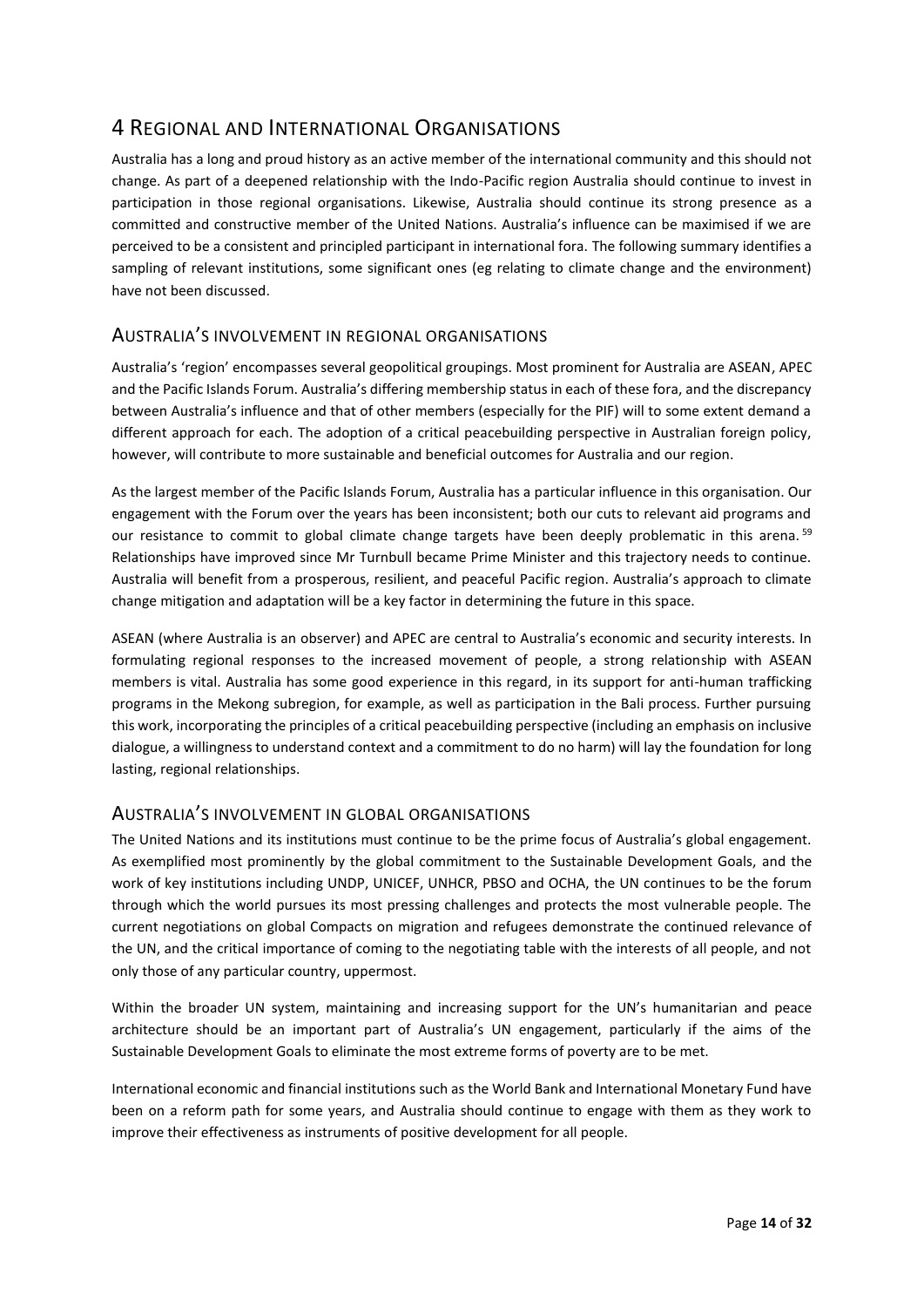The OECD remains an essential global organisation in view of its role in setting the standards under which Australia and other developed nations work, including for overseas aid. Australia should continue as a member of the International Dialogue for Peacebuilding and Statebuilding (known as the International Dialogue, and which is hosted by the OECD), alongside other donors, fragile state governments (the 'g7+') and civil society peacebuilding organisations (the Civil Society Platform for Peacebuilding and Statebuilding). The International Dialogue, through the implementation of the New Deal for Engagement in Fragile States, has done more than any other initiative to secure global commitments to end violent conflict and extreme poverty in the world's most vulnerable countries and has informed the development of SDG Goal 16. The International Dialogue continues to grow, and support from Australia, including at Ministerial level, will help to ensure the success of this unique initiative.

Finally, Australian support for global civil society organisations (and indeed civil society generally) continues to be essential. Indeed, effective global responses to the challenges captured in the SDGs, Peace Promise and New York Declaration cannot be resolved by governments and multilateral alone. CSOs, including development, humanitarian and peacebuilding NGOs have the capacity to access vulnerable populations that cannot be reached by governments, to secure inclusive participation in critical peace processes and provide experience and alternative perspectives that governments may not otherwise access. Application of a critical peacebuilding perspective would create opportunities for new forms of engagement with civil society.

#### **Recommendation**

4.1 Australia should cement its status as an internationalist nation by continuing and strengthening its support for regional and international institutions and civil society organisations to promote and support peacebuilding objectives.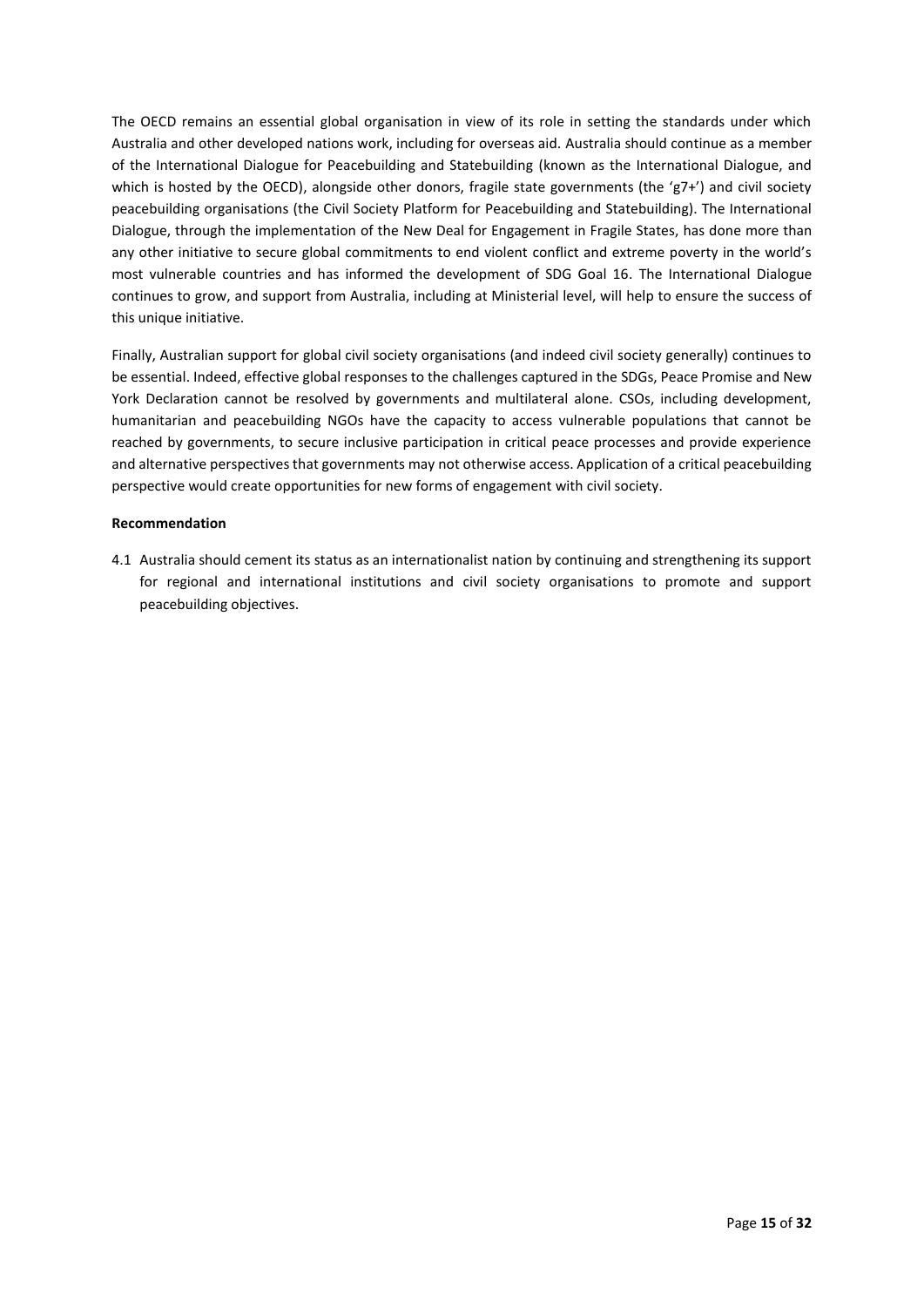## <span id="page-15-0"></span>5 ECONOMIC OPPORTUNITIES

Adopting a critical peacebuilding perspective in foreign policy will inform Australia's maintenance of current economic and trade relationships and our engagement with future economic and trade opportunities. Economic insecurity, resource scarcity, and exploitative trade practices are key drivers of conflict; a foreign policy oriented towards peace and conflict prevention therefore also promotes equitable trade practices, economic justice, and ethical investment and commercial conduct.

The UN estimates that at least 40% of all intrastate conflicts over the past 60 years have a link to natural resources. Cases across the Indo-Pacific (e.g. Aceh, Bougainville, the Solomon Islands and West Papua) reflect this trend. The Australian Government recognises the challenges faced by resource rich developing countries in managing resource wealth and the risks of mismanagement on regional instability as evidenced by its ongoing development assistance to the extractives sector (\$17.7 million in 2016-17).<sup>60</sup>

To be effective, the Government will need to prioritize sustainable peace in the region over short-term economic self-interest. Australia is already working hard to assist neighbouring countries to promote accountability and transparency in the extractives sector. This includes for example, the provision of funding to support the Extractives Industry Transparency Initiative (EITI) and the implementation of EITI principles by countries such as Papua New Guinea, Timor-Leste and Indonesia.

Conflicts related to natural resources already witnessed in the Indo-Pacific however, suggest that 'the natural resource curse' involves not only economic, but ecological and cultural dimensions.<sup>61</sup> Major extractive sites such as the Grasberg mine in West Papua are caught up in highly emotive claims for cultural recognition, political representation and environmental justice.<sup>62</sup> It is imperative to recognise these interconnections to prevent conflict and support peace.

Mining related grievances on Bougainville, for example, became linked to broader separatist sentiments away from Papua New Guinea. This struggle gave rise to one of the deadliest conflicts to occur amongst Pacific Islanders.<sup>63</sup> While revenue management was a factor in the Bougainville conflict, the Panguna mine was entangled with a wider range of complaints concerning sovereignty and social and political change.

The events that unfolded on Bougainville show that failure to prevent conflict in the region can have a direct financial impact on Australia, and demonstrate the urgent need for a critical peacebuilding perspective on foreign policy. A foreign policy oriented towards peace and conflict prevention on Bougainville would have required engagement with a full range of justice claims that implicated the Panguna mine in armed conflict, over an extended period.

The maritime boundary dispute between Australia and Timor-Leste is a longstanding example of the need for the Australian government to balance peacebuilding principles against economic interests. Timor-Leste's peacebuilding process is intricately tied to its 500+ year struggle for self-determination, which will not be complete until it has permanent maritime boundaries in place. Australia has an important role in allowing Timor-Leste to restore full sovereignty with a fair and permanent maritime boundary as well as working with Timor-Leste in its management of natural resources. Both objectives require a foreign policy approach that is oriented towards peace and conflict prevention, in line with the critical peacebuilding perspective endorsed throughout this submission. The current border negotiation process offers an immediate opportunity to resolve this issue through the application of a critical peacebuilding perspective.

### <span id="page-15-1"></span>THE ONLINE ECONOMY AND CYBER THREATS

Economic growth globally, and particularly in India and China, is driven in large part by investment in human capital, driven by rapid changes in technology.<sup>64</sup> At the same time, a growth in cyber crimes (with up to 20% increase since 2014)) and the threat of structural violence in the online world are the biggest threat to an ethical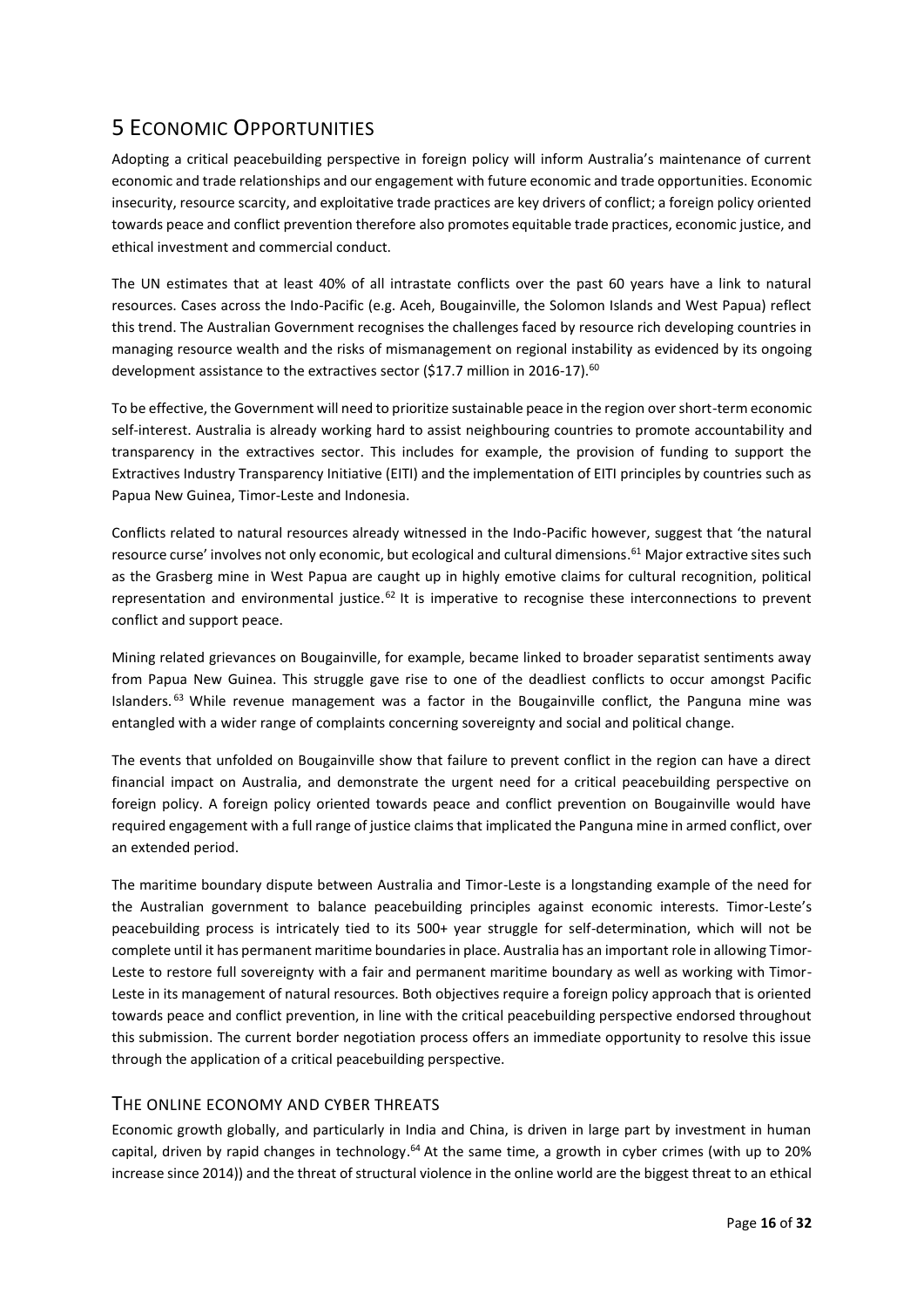human capital.<sup>65</sup> Australia, like other countries, faces a shortage of human capital informed by a critical peacebuilding mindset to respond to this threat. Human security and positive peace offer frameworks through which cyber violence can be understood and addressed, not only by states but more importantly by the agents operating through cyberspace.<sup>66</sup> Investment in human capital is the key<sup>67</sup> to grow towards an ethical and peaceful cyber world.

Global collaboration is crucial not only to enable meaningful exchange of knowledge but also to strengthen high tech systems in securing cyberspace. Australian investment in innovation can target collaboration with both existing and new markets by building ethical alliances that will provide a sustainable and secure basis for personal and business net navigation. Ethical engagement for innovation guarantees a fair go and will deepen and increase the required human capital through technological know-how.

#### **Recommendations**

- 5.1 Promote ethical and conflict sensitive business practices by Australian businesses, including
	- a. Harmonising economic and trade considerations with a critical peacebuilding perspective.
	- b. Investing in extractives sector development assistance.
	- c. Applying a critical peacebuilding perspective to our response to cyber threats.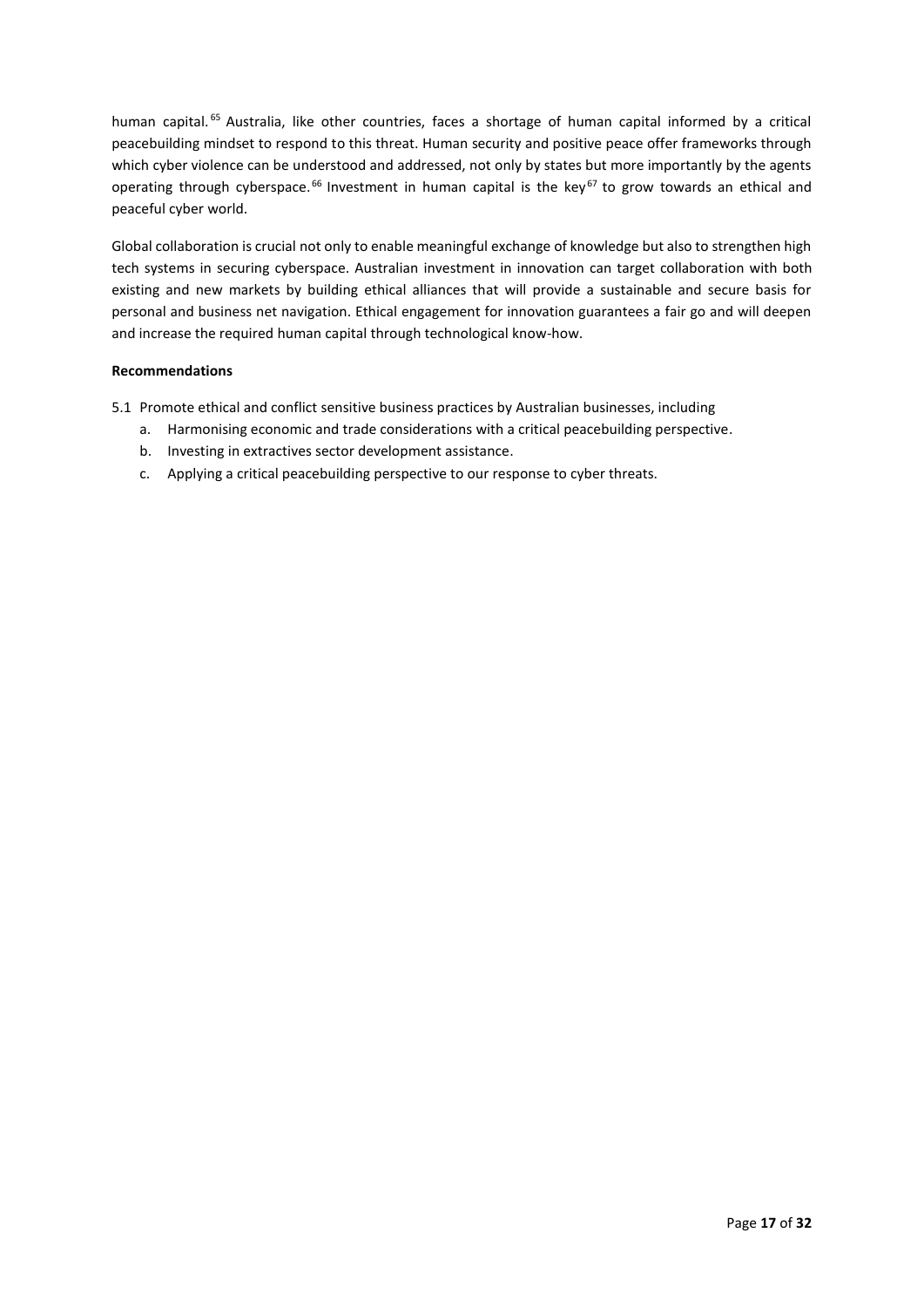## <span id="page-17-0"></span>6 SECURITY, STRATEGIC, AND TRANSNATIONAL CHALLENGES

Australian aid policy emphasizes the importance of 'political economy analysis' in order 'to identify the constraints to growth, including the underlying blockages and power structures that affect growth and development in each country'<sup>68</sup>. It sees assistance to 'fragile and conflict affected situations' as particularly important due to persistent inequality in the form of 'unequal access to the benefits of economic growth and employment, political alienation and a sense of injustice'.<sup>69</sup> To ensure that the aid programme does no harm (although this language is not specifically used), the strategy argues that aid will be tailored to offer 'support to the political context' in order to engage in action that 'is politically feasible and economically desirable' (p.18). It goes on to champion 'country-led reform initiatives' and local development solutions, being flexible to act when opportunities arise. Here the aid policies identify Australia strength in providing 'specialist technical advice, where needed'.

The aid priorities identified in Australia's aid strategy only partially map to the key challenges to peace and stability (as outlined in the Defence White Paper), which include 'variable economic growth, crime and social, governance and climate change challenges'. The cessation of violence promises much but must deliver explicitly if peace is to be secured in the longer term. People across the region require improvements to food security and access to educational opportunity, employment, and health services. In 2006, before the resurgence of violence in Timor-Leste, the President of Timor-Leste said "Poverty can potentially act as a breeding ground for social instability and civil disorder" $\frac{70}{10}$ . The resumption of violence in Timor-Leste in 2006 reflected, in part, the presence of major inequalities, including failure to address sub-national geographic, gendered and age-related needs, many of which had roots in past conflict and the years of Indonesian occupation. Benefits such as extending access to electricity and water were inequitable and largely directed to urban areas, creating new grievances. The so-called 'youth bulge' apparent in many low and middle income countries highlights the need to address educational and employment issues so young people have a stake in the future.

In line with a critical peacebuilding perspective, a focus on human security as a complement to state security can enhance human rights and strengthen human development: "it seeks to protect people against a broad range of threats ... and... to empower them to act on their own behalf".<sup>71</sup> Human security includes access to education and health care and "ensuring that each individual has opportunities to fulfil his or her own potential. It has been argued that every step in this direction is also a step towards reducing poverty, achieving economic growth and preventing conflict."<sup>72</sup>

Key drivers of an Australian foreign policy oriented towards peace and conflict prevention are respect for human rights, and international cooperation on critical issues including peace and development. The adoption of a critical peacebuilding perspective in Australian foreign policy would align foreign policy practices and priorities with national values including respect for the rule of law, multiculturalism, inclusion, and human rights.

#### <span id="page-17-1"></span>AUSTRALIA'S ROLE IN DEVELOPMENT AND ENVIRONMENTAL PROTECTION

Australia has invested in concrete terms in the concept of good international citizenship. In 2015, the Heads of State and Government of all UN Member States adopted the 2030 Agenda for Sustainable Development which included the Sustainable Development Goals (SDGs). As stated in the Preamble of the 2030 Agenda, States are 'determined to mobilise the means required to implement this Agenda through a revitalized Global Partnership for Sustainable Development, based on a spirit of strengthened global solidarity, focused in particular on the needs of the poorest and most vulnerable and with the participation of all countries, all stakeholders and all people'.

Australia committed 'between 2015 and 2030, to end poverty and hunger everywhere; to combat inequalities within and among countries; to build peaceful, just and inclusive societies; to protect human rights and promote gender equality and the empowerment of women and girls; and to ensure the lasting protection of the planet and its natural resources.' This translates into a number of actions and initiatives, both in Australia and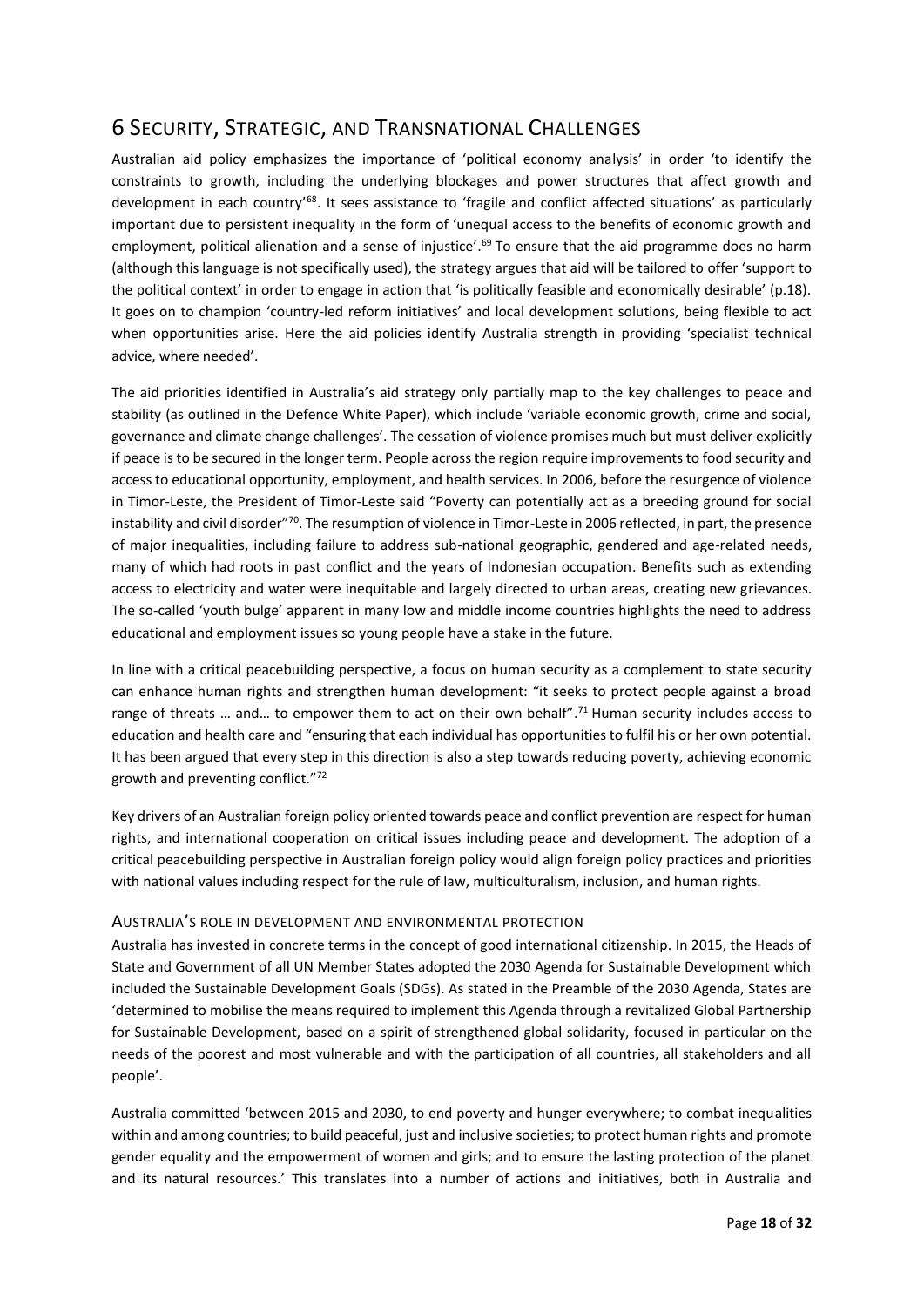internationally, particularly in the Asia-Pacific region. Investing in SDGs, including Goal 16 which relates to building strong institutions, governance, security and peace, will yield many positive results in Australia's foreign policy, including preventing the conditions which could create humanitarian crises due to mass climate migration and displacement.

Environmental degradation from overexploitation of natural resources and from climate change affects all levels of society, from individual farmers and fishers to the sustainability of cities and the viability of whole countries. Displacement within countries and across borders carries with it the risk of violent conflict. The mitigation of environmental change, and adaptation to its effects require a sustained and multilateral response, and one that is informed by peacebuilding principles.

Australia needs to take a leading role in addressing environmental crisis caused by resource exploitation and industrial growth. Australia has not only the capability to take this leading role, but also the responsibility. Especially among Pacific Island peoples, Australia, as a member of the developed West, is seen to have caused the changes to the climate that threaten their well-being and sovereignty.<sup>73</sup>

Australia has been taken seriously as a middle power nation concerned with multi-stakeholder partnerships to end poverty, address challenges related to global warming and other environmental challenges, such as climate migration in the Pacific, natural disasters in Indonesia and parts of the Pacific. For this to continue, there will have to be increased investments and a sustained pledge to the principles of financing, reporting and subjecting itself to peer-review mechanisms on measuring its own contributions for the implementation of Sustainable Development Goals' commitments.

#### <span id="page-18-0"></span>AUSTRALIA'S ROLE IN KEEPING AND BUILDING PEACE AROUND THE WORLD

Reinforcing Australia's commitment to international peacekeeping missions forms a key component of an Australian foreign policy oriented towards peace and conflict prevention. Past interventions have arisen both under UN mandate and as part of ad hoc coalitions, most notably in the invasion of Iraq in 2003. Australian military commitments and resources to peacekeeping missions should be increasingly focused on UN-mandated operations.

Australia has also taken part in combat operations in wars that have only limited direct correlation to Australian politics, people or economy. The 1951 Australia, New Zealand, United States Security Treaty (ANZUS) binds Australia and the US to cooperate on matters of self-defence and security. This alliance – with 'Dangerous Allies'<sup>74</sup> – has influenced Australian independence in dictating its foreign policy.

Central to the adoption of a critical peacebuilding perspective in foreign policy is a commitment to investing in peace. This involves continued support to UN peacebuilding-related activity through consistent investment in the UN Peacebuilding Fund (building on the \$10 million already committed), continued direct support to grassroots organisations in developing country contexts through autonomous, bilateral, and multilateral funding initiatives, and continued support of women-led peace and conflict-prevention initiatives through the Global Acceleration Instrument for the implementation of the UN's Women, Peace and Security agenda in developing countries.

#### <span id="page-18-1"></span>AUSTRALIA'S FOREIGN POLICY IN THE MUSLIM WORLD

Australia is a robust multicultural society that embraces people from diverse faiths, cultures and ethnicities. This diversity is not matched in our foreign policy relationships, however, which are primarily aligned to the USA, UK, and Europe. Australia should be able to represent our commitment to fostering domestic diversity and inclusivity in our external relationships with the Muslim world. This relates not only to our involvement in the Middle East, but also in our relations with Indonesia, the world's most populous Muslim nation, and with regard to the resolution of the Rohingya crisis in Myanmar.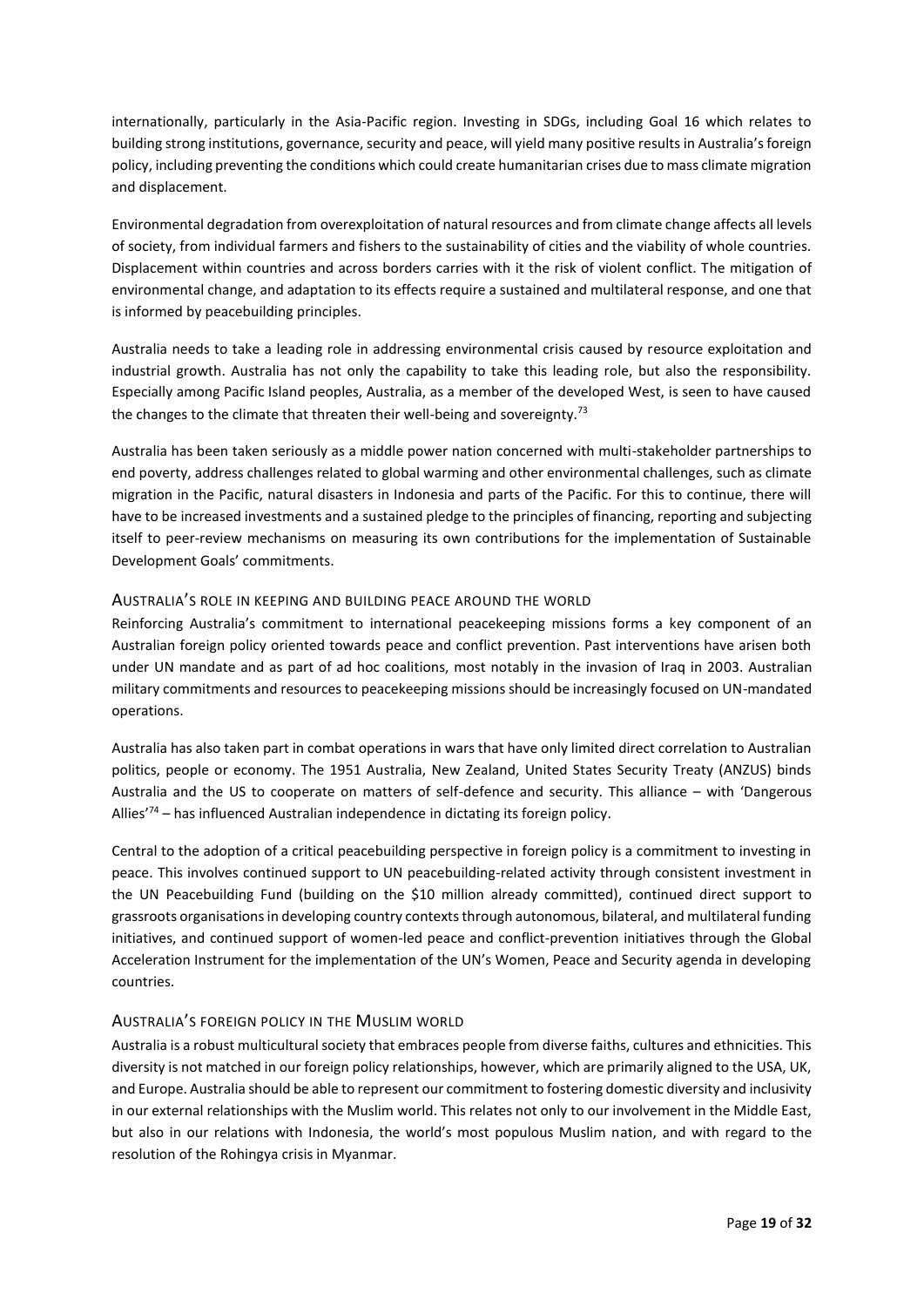Australia must separate security alliances from strategic interests in Middle East North Africa (MENA) region and other parts of the Muslim world. Australian foreign policy in the Muslim world, as elsewhere, should adopt a critical peacebuilding perspective predicated on inclusivity, rules-based governance, local ownership and justice.

Reinforcing Australia's calls for a two-state solution to the protracted conflict in the Middle East, it should call for an immediate halt to the occupation of Palestine by Israel. The recognition of Palestinian right to selfdetermination as guaranteed in the international human rights law is a key step. Palestinian independence and the creation of a Palestinian state will create a home to Palestinians living in the occupied territories of West Bank and the besieged Gaza and millions of returning intergenerational refugees. As a fundamental issue with symbolic significance that has compounded tensions between the Muslim world and that of the West, Palestinian statehood is central to peace and conflict prevention in the future.

In keeping with the adoption of a critical peacebuilding perspective, Australia should reassess its military interventions in the Muslim world, which includes overt and covert operations conducted in disparate countries including Iraq, Syria, Libya, Somalia, Nigeria and Afghanistan. Our focus should be on peacebuilding-related activities that aim to identify and address different forms of cultural (historical) and structural violence which cause the outbreak of direct violence, as well as doing our part in fulfilling the Responsibility to Protect populations that are vulnerable to gross human rights abuses.

Regions and countries that are in a state of acute conflict like Afghanistan, Iraq, Syria, Libya, and Yemen require Australian support in bringing a peaceful resolution to those conflicts. An Australian foreign policy oriented towards peace and conflict prevention would centralise peacemaking (cessation of violence, ceasefire agreement, international mediation programs) and peacebuilding. This could entail provision of technical, logistical, and diplomatic support to peace talks, negotiations, and dialogue from a position of neutrality so that the parties involved could be assisted in ending direct violence and envisioning a shared future. This is particularly true in regions that Australia has had a role in destabilising through its partnership in US-led invasions, occupations and ongoing bombing campaigns.

#### <span id="page-19-0"></span>AUSTRALIA'S ROLE IN ADDRESSING THE TRIPLE CHALLENGE OF RAPID URBANISATION, UNDERDEVELOPMENT

#### AND AN EXCEPTIONAL YOUTHFUL POPULATION

A growing body of research has tried to reframe this discussion and focus on youth as active agents in both development and peacebuilding. This said, for youth to realize their potential – and become an economic dividend as increasingly prompted by UN organisations – youth need to be given options, otherwise indeed they might choose to 'vote' with their feet or join criminal / armed groups to make a living.

There tends to be a degree of political attention directed towards women and girls in fragile and conflict affected states, but often it is young men that are more likely to migrate or join criminal and insurgent groups if other opportunities are not available. The alienation and marginalization of young men needs to be addressed through capacity building initiatives, sport for peace programs, psycho-social assistance and accessible employment opportunities.

#### **Recommendations**

- 6.1 Promote the realisation of a peaceful and prosperous Indo-Pacific region by integrating lessons from good practice in the region and elsewhere to address protracted conflict situations, inter alia:
	- a. Allowing Timor-Leste to restore full sovereignty with a fair and permanent maritime boundary as well as working with Timor-Leste to support transparent and effective management of its natural resources.
	- b. Working with Myanmar and neighbouring countries in finding a durable solution to the Rohingya crisis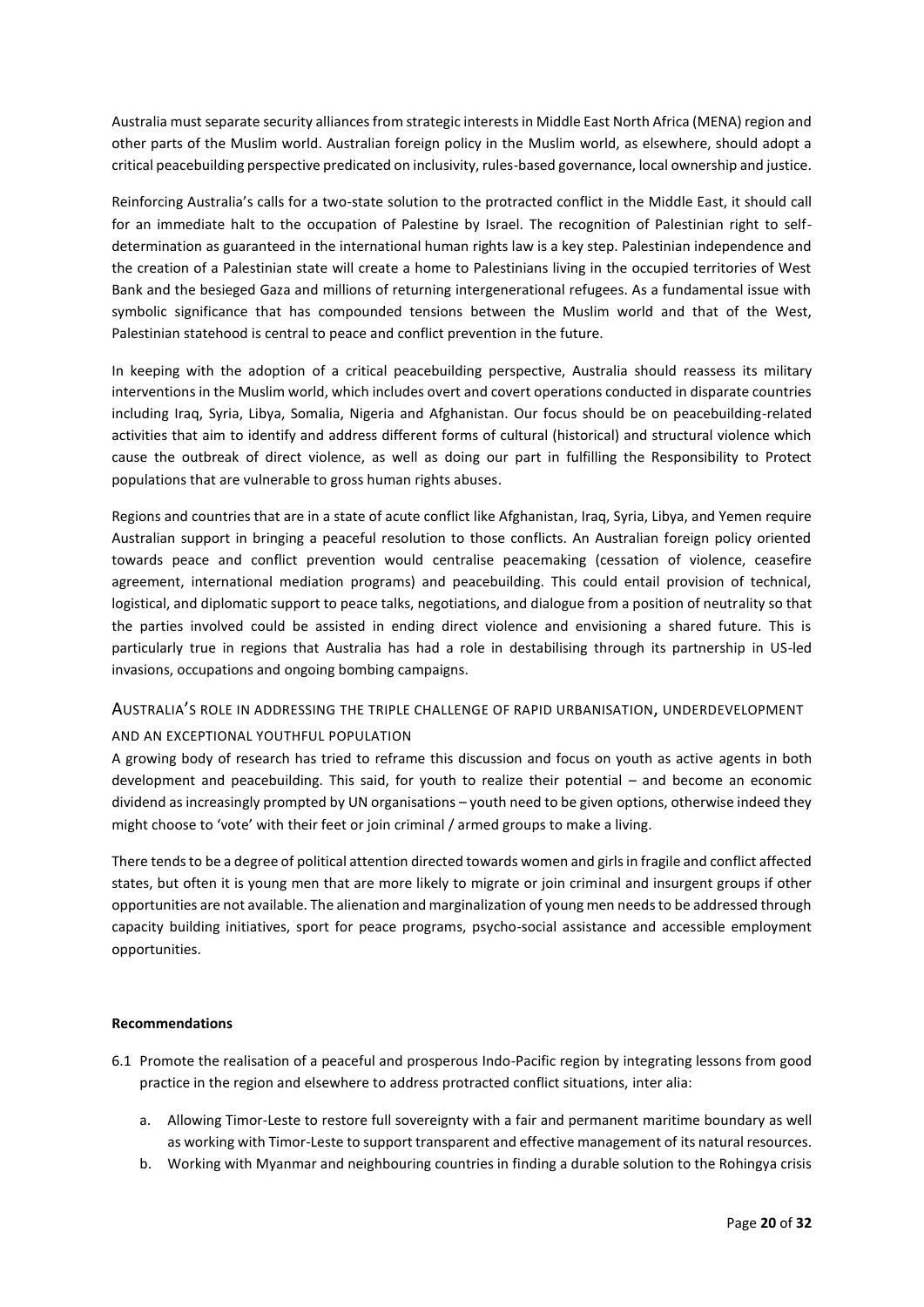- c. Working with regional and key national actors (e.g., Indonesia, Malaysia) on harnessing the energy of youth positively, countering the spread of violent extremism and ending human rights violations.
- d. Collaborating with regional and national actors to address mixed-migration, including regional solutions and legal mobility options to reduce criminal smuggling networks.
- e. Supporting a peaceful independence referendum in Bougainville.
- 6.2 Increase support for UN-led peacebuilding efforts and increase Australian contributions to UN-mandated peacekeeping missions. This applies to the Middle East in particular, where principled humanitarian engagement should be the lead approach.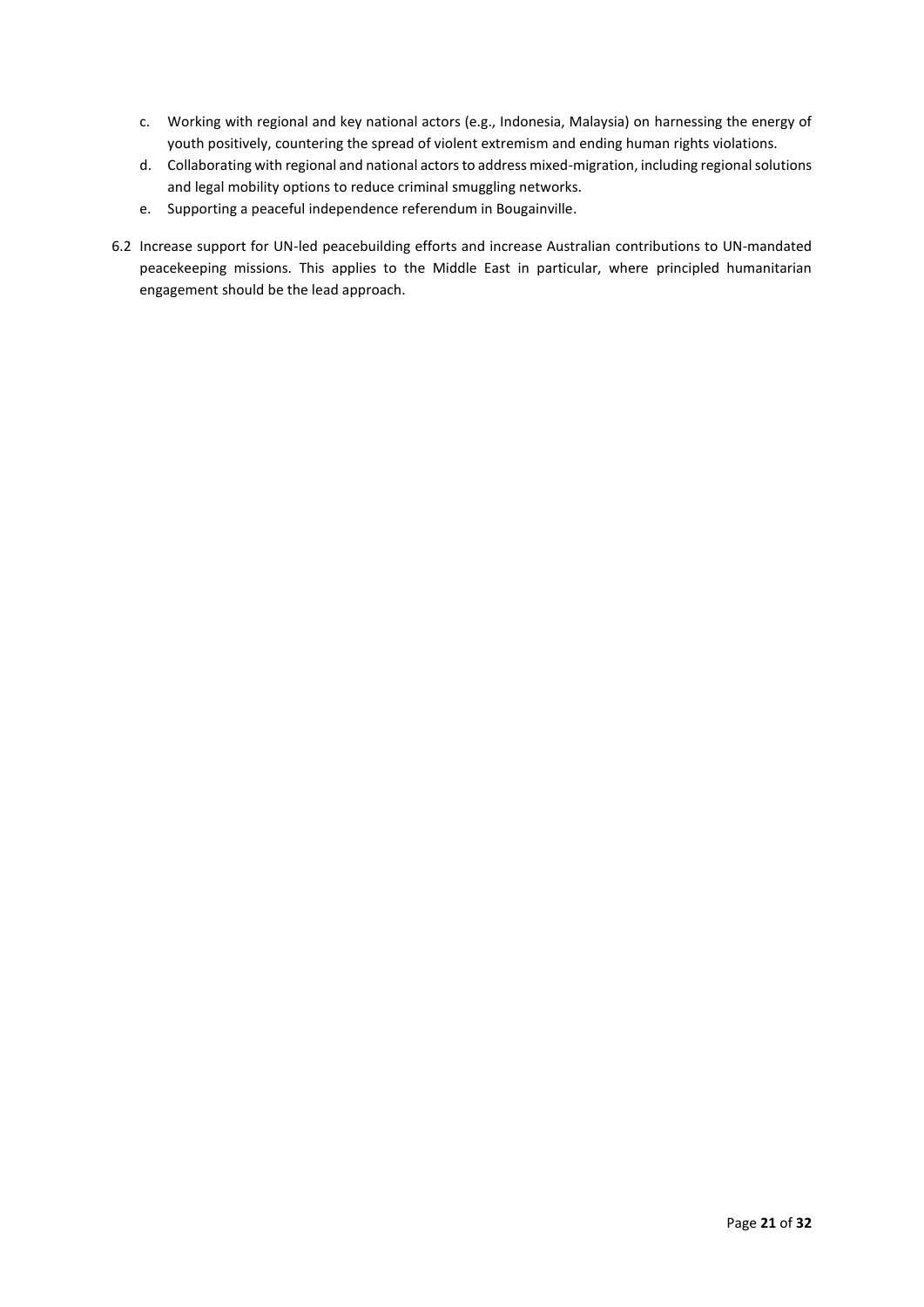## <span id="page-21-0"></span>7 ASSETS AND CAPABILITIES

In the longer term, the recalibration of Australia's national interests and their translation into our foreign and defence policy needs to be embedded in the Australian community. This requires both a deepened popular understanding of the issues, and investment in academic and policy discourse.

This can start at schools. Positive peace is a component of the curriculum in schools in some countries overseas, especially in Europe.<sup>75</sup> This requires a cohort of teachers and the development of curriculum material. Investment in the tertiary sector will provide stimulus for this enhanced policy and technical capacity.

Australia has a large number of universities with five making it into the top 50 QS international ranking.<sup>76</sup> Australian universities are also increasingly recognized in the disciplines linked to assisting with international development, governance and peacebuilding programs.<sup>77</sup> Despite some recent advancements and new programs on offer, there is little consistency across the country and often concentrated at the postgraduate level, rather than undergraduate. This forces students to move overseas to fill education gaps. More could and should be done to strengthen the Australian higher education sector in order to ensure a well-trained work force to implement the challenges that face Australia in the future.

Furthermore, there are few advisory-type organizations that can help Australian NGOs and other development actors to integrate peace/conflict thinking into their work, or work with the context-specific, conflict-sensitive approach, which is identified as necessary and important in Australia's aid strategy.<sup>78</sup> Many European countries that lead in the area of peace/conflict sensitivity have think thanks tht provide this service such as swisspeace in Switzerland, PRIO and the Christian Michelsen Institute in Norway, the Berghof Foundation and BICC in Germany, swedepeace in Sweden, and the United States Institute for Peace in the US (which over the years has become more influential and instrumental to supporting US peace/development efforts overseas).

Australia can take a lead in supporting evidence based research on peacebuilding effectiveness through a strengthened and better coordinated university sector. In addition, the largest independent globally focussed peace and development institute in Australia is the Institute for Economics and Peace (IEP), whose Australian and overseas staff have generated internationally recognised peacebuilding research.<sup>79</sup> Further development of a network of peace and development focused think tanks and research centres in Australia and the region could provide Australia with important convening space for policy discussions in international peacebuilding.

#### **Recommendations**

7.1 Increase investment in policy, educational and research capacity on peace and conflict studies in Australia and the region, from secondary through tertiary education in order to strengthen national capacity in implementing a foreign policy oriented towards peace and conflict prevention.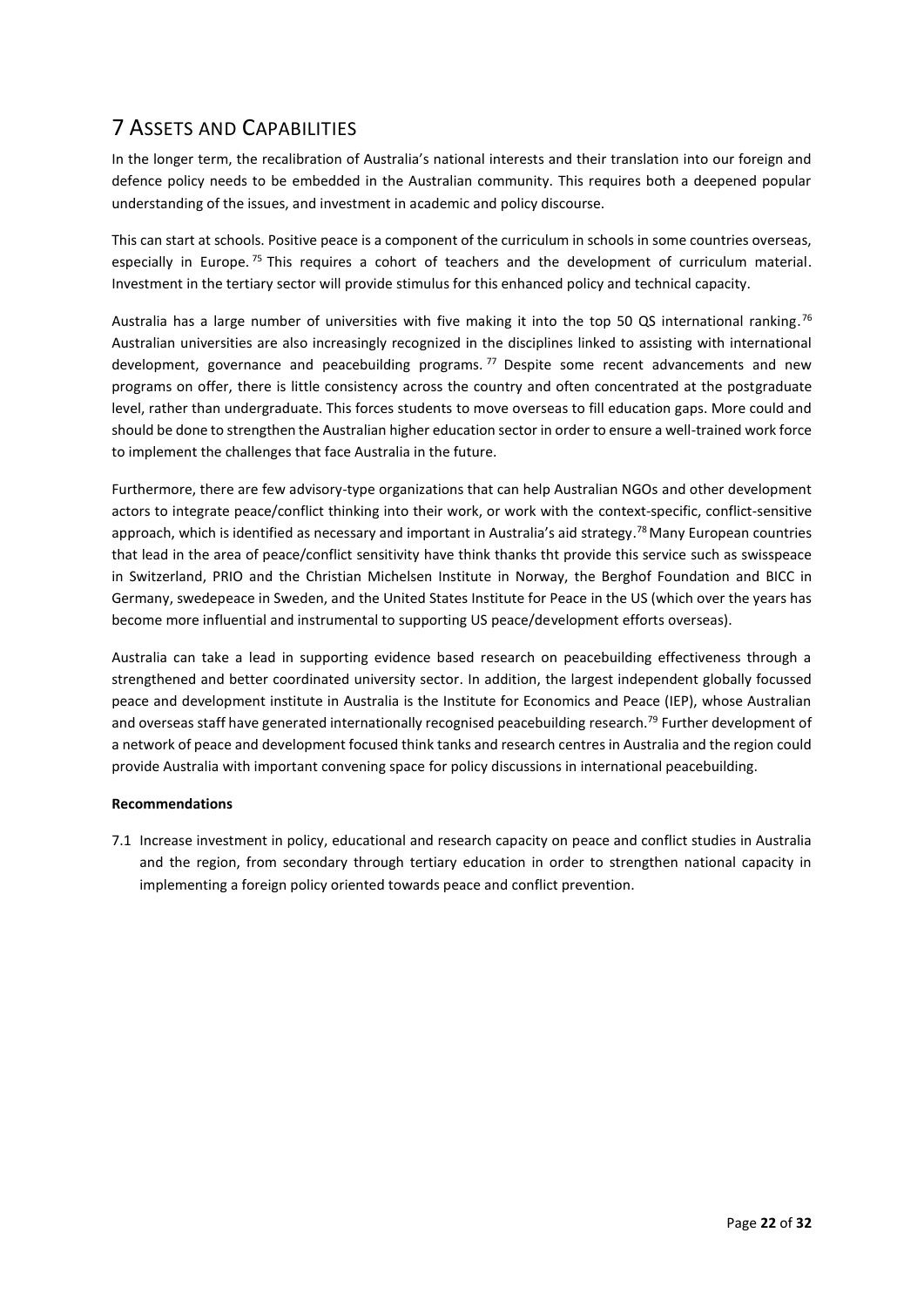## <span id="page-22-0"></span>ANNEX: AN OVERVIEW OF PEACEBUILDING

As its name suggests, the guidance in the Framework document refers specifically to fragile and conflict affected states. DFAT's definition of peacebuilding as presented in the framework emphasises the role of institutions in peacebuilding:

*Peacebuilding involves a range of measures targeted to reduce the risk of lapsing or relapsing into conflict by strengthening capacities at all levels for conflict management, and to lay the foundations for sustainable peace and development (OECD DAC). Peace*‑*building consists of two inseparable parts: (i) the construction of the structures of peace; and (ii) the deconstruction of the structures of violence. Solutions should not be imposed; rather space should be created that allow for indigenous actors to identify problems and formulate solutions (K Bush (2003) Hands*‑*on PCIA: A Handbook for Peace and Conflict Impact Assessment).*

*The emerging UN consensus is that peacebuilding involves a range of measures aimed at reducing the risk of lapsing or relapsing into conflict, by strengthening national capacities for conflict management and laying the foundations for sustainable peace. It is a complex, long*‑*term process aimed at creating the necessary conditions for positive and sustainable peace by addressing the deep*‑*rooted structural causes of violent conflict in a comprehensive manner. Peacebuilding measures address core issues that affect the functioning of society and the state (UNDPKO 2008)*<sup>80</sup>

The framework identifies three reinforcing aims:

- 1. building more responsive states
- 2. preventing violent conflict
- 3. building resilient communities.

It identifies the following implications for Australian assistance:

- managing risk
- increasing understanding
- translating knowledge into practice
- prioritising and sequencing
- building institutions and processes

It goes into detail on these issues and includes emphasis on community engagement and investment in the long term. The particular role of gender in peacebuilding is a priority within the Framework. Overall, however, the Australian Government's current definitions of peacebuilding are somewhat limited when compared to the leading practice of the UN and other leading actors.

#### <span id="page-22-1"></span>GETTING THE PROCESS RIGHT

The application of peacebuilding principles to an issue means that the processes employed are at least as important as their desired result. Bad process, which may involve top down decision making, exclusion of interested groups like women, youth or minorities, unwillingness to face uncomfortable truths and many other factors, can lead to outcomes that disadvantage women and youth, exacerbate underlying conflict drivers, waste scarce resources, time and goodwill and potentially trigger relapse into conflict.

#### <span id="page-22-2"></span>PEACEBUILDING VS. PEACEKEEPING

Sustainable peace is more than simply the absence of violence, and in pursuing it, peacebuilding goes well beyond peacekeeping and humanitarian assistance. Peacebuilding is a long term process that is strongly linked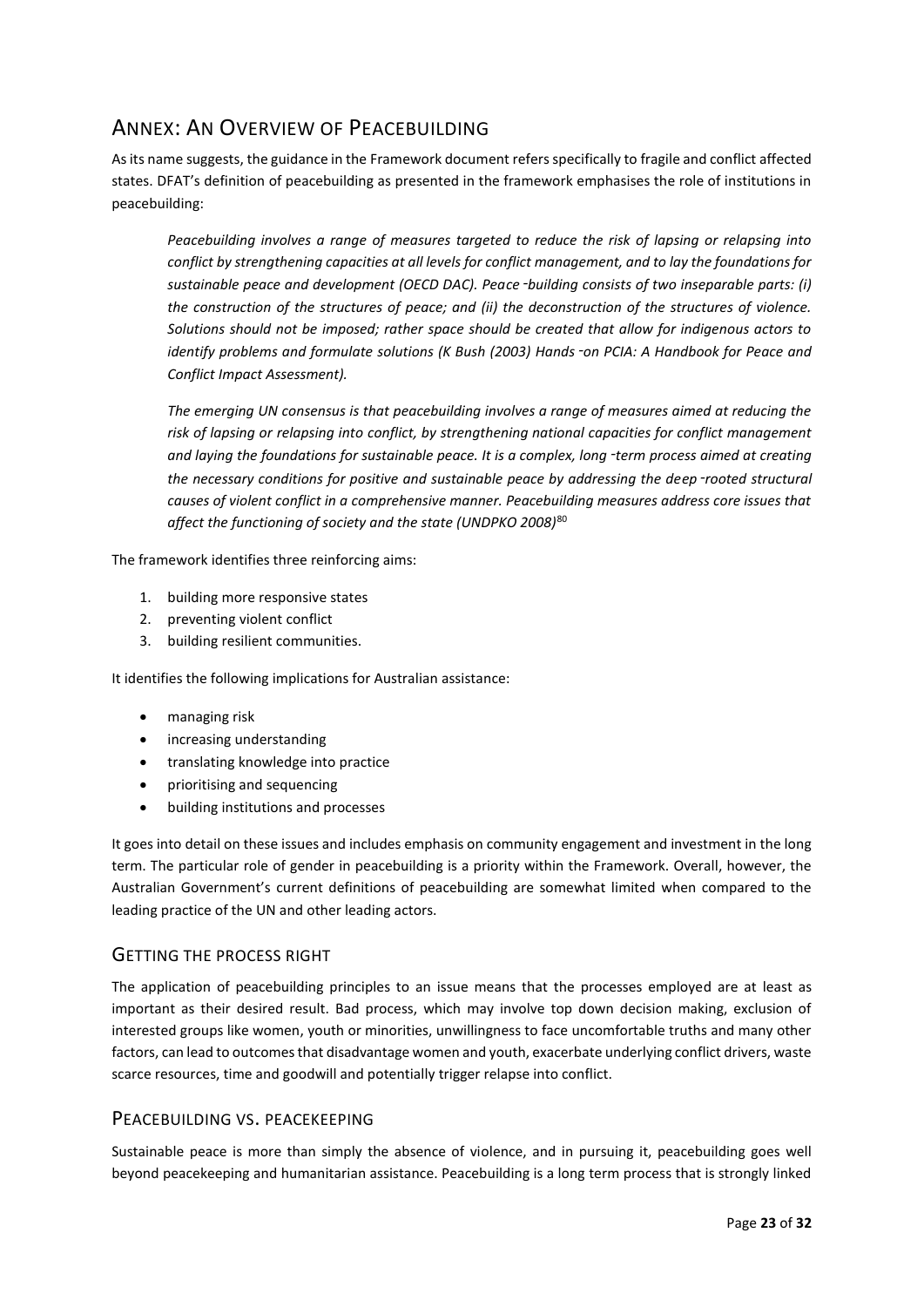to self-determination, societal development and capacity building. Countries need time to rebuild trusting relationships, restore social cohesion and heal wounds, especially those that have experienced decades of war. Peacebuilding influences physical, social, political, diplomatic, economic and structural factors, with the aim to establish durable and sustainable peace and stable and resilient societies. It depends on and strengthens resilient and cohesive societies that pursue peaceful coexistence and powersharing over competition and fighting.

For the UN peacebuilding is defined as "activities undertaken on the far side of conflict to reassemble the foundations of peace and provide the tools for building on those foundations something that is more than just the absence of war."<sup>81</sup>

Current understanding of peacebuilding begins with the work of Johan Galtung, credited by many to be the father of peace studies:

*Peacebuilding is the process of creating self-supporting structures that "remove causes of wars and offer alternatives to war in situations where wars might occur." Conflict resolution mechanisms "should be built into the structure and be present there as a reservoir for the system itself to draw upon, just as a healthy body has the ability to generate its own antibodies and does not need ad hoc administration of medicine."*<sup>82</sup>

These principles of peacebuilding have been integrated into the United Nations since the seminal 1992 Agenda for Peace by then Secretary-General Boutros Boutros-Ghali and were reiterated in the subsequent 2000 Report of the Panel on United Nations Peace Operations (also known as the Brahimi Report). To strengthen its commitment to these principles, the UN established the Peacebuilding Commission and a Support Office in 2005 (A/RES/60/180; S/RES/1645(2005)). <sup>83</sup> Particularly relevant is the recent (2016) updating of the UN's commitment in the Peace Promise: Commitments to more effective synergies among peace, humanitarian and development actions in complex humanitarian situations.

The Five Commitments of the Peace Promise are:

1. Focus on the alignment and coherence of collective short-, medium- and long-term objectives simultaneously, which include addressing humanitarian needs, addressing the drivers of violent conflict and developing institutions, resilience and capacities simultaneously in a complementary and synergetic manner based on comparative advantages.

2. Conduct context, risk or conflict analysis regularly to understand the environment and the interconnected risks of conflict, disasters and climate change.

3. Develop capacities, tools and partnerships, ensure institutional learning and innovation and share information and translate analysis into conflict-sensitive programmes, prioritizing national and local actors.

4. Do no harm and ensure conflict-sensitive programming, and where possible leverage opportunities to Do More Good (DMG), by developing capacities and institutions, enhancing social cohesion and trust, strengthening resilience and reducing the risk of violence, while engaging local stakeholders.

5. Provide adequate, sustained and risk tolerant financing of collective outcomes on peace, humanitarian needs and development.<sup>84</sup>

This deepening commitment to peacebuilding includes new understanding of what 'peace' is itself, particularly that peace is much more than an absence of violence, and that recognising the defining goals for peace must be a locally owned and led process. The Sydney-based Institute for Economics and Peace has identified a number of measurable 'pillars' that comprise this concept of 'positive peace':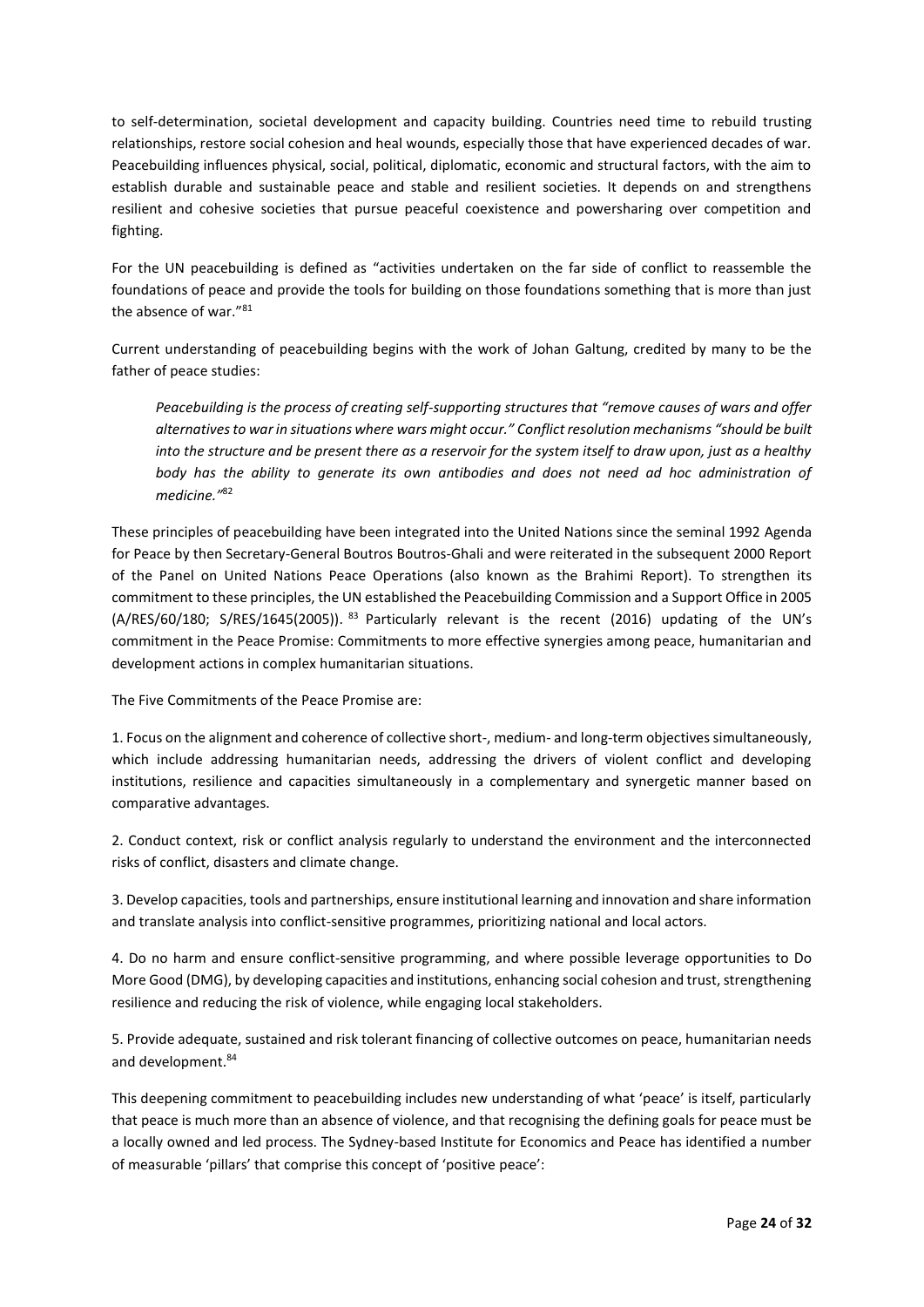Positive Peace is defined as the attitudes, institutions and structures which create and sustain peaceful societies. These same factors also lead to many other positive outcomes that support the optimum environment for human potential to flourish… The "Pillars of Peace" represent a new conceptual framework for understanding and describing the factors that create a peaceful society... Over 3000 cross- country datasets were used to define the key economic, political, and cultural determinants that foster the creation of a more peaceful society. The eight interdependent pillars are:

- 1. Well functioning government
- 2. Sound business environment
- 3. Equitable distribution of resources
- 4. Acceptance of the rights of others
- 5. Good relations with neighbours
- 6. Free flow of information
- 7. High levels of human capital
- 8. Low levels of corruption<sup>85</sup>

It is well recognised that in peacebuilding, following good process is fundamental to the achievement of good outcomes. Around the world many organisations including the United Nations, donor governments and nongovernment organisations in both donor and conflict affected countries have recognised this and over time have contributed to a deeper and more refined our understanding of what comprises effective peacebuilding process. Interpeace, an international peacebuilding NGO, identifies the following set of principles of good peacebuilding process:

We understand peacebuilding as a process of strengthening a society's capacity to manage conflict in non-violent ways. Conflict is natural in society and can lead to positive change. However, it can also descend into violence.

Peacebuilding needs to enhance trust between individuals and between groups in a society. It also needs to restore the legitimacy of state institutions. Peacebuilding is about bringing together the different actors that are engaged in the rebuilding of a country. People from inside and outside a conflict-affected country need to work together to understand their different views, define priorities. This will enable a better alignment of national policy-making, external assistance, and local priorities.

We strongly believe that peacebuilding is about deep, long-term transformations. This requires an integrated approach engaging a diverse range of actors. We put people at the centre of building lasting peace. While every situation is different, the following principles guide our approach.

- Local ownership: Putting local people at the heart of building peace
- Building trust: Trust is the keystone of peace
- Reaching out to all groups: Building peace involves everyone
- Long-term commitment: Building sustainable peace takes time
- Process matters: The process determines the result $86$

These concepts – ownership, trust, inclusion, time and good process – are essential to peacebuilding and have the potential to significantly advance Australia's foreign policy generally, particularly in our region.

### <span id="page-24-0"></span>FRAGILE STATES

Fragile states have been defined as those where government "cannot or will not deliver core functions to the majority of its people including the poor" (DFID, 2005). Fragile and conflict-affected states typically have high levels of poverty and inequalities, made little progress in achieving the Millennium Development Goals (MDGs), and struggle to deliver basic services (Warrener and Loehr, 2005). They may be inadequate both with respect to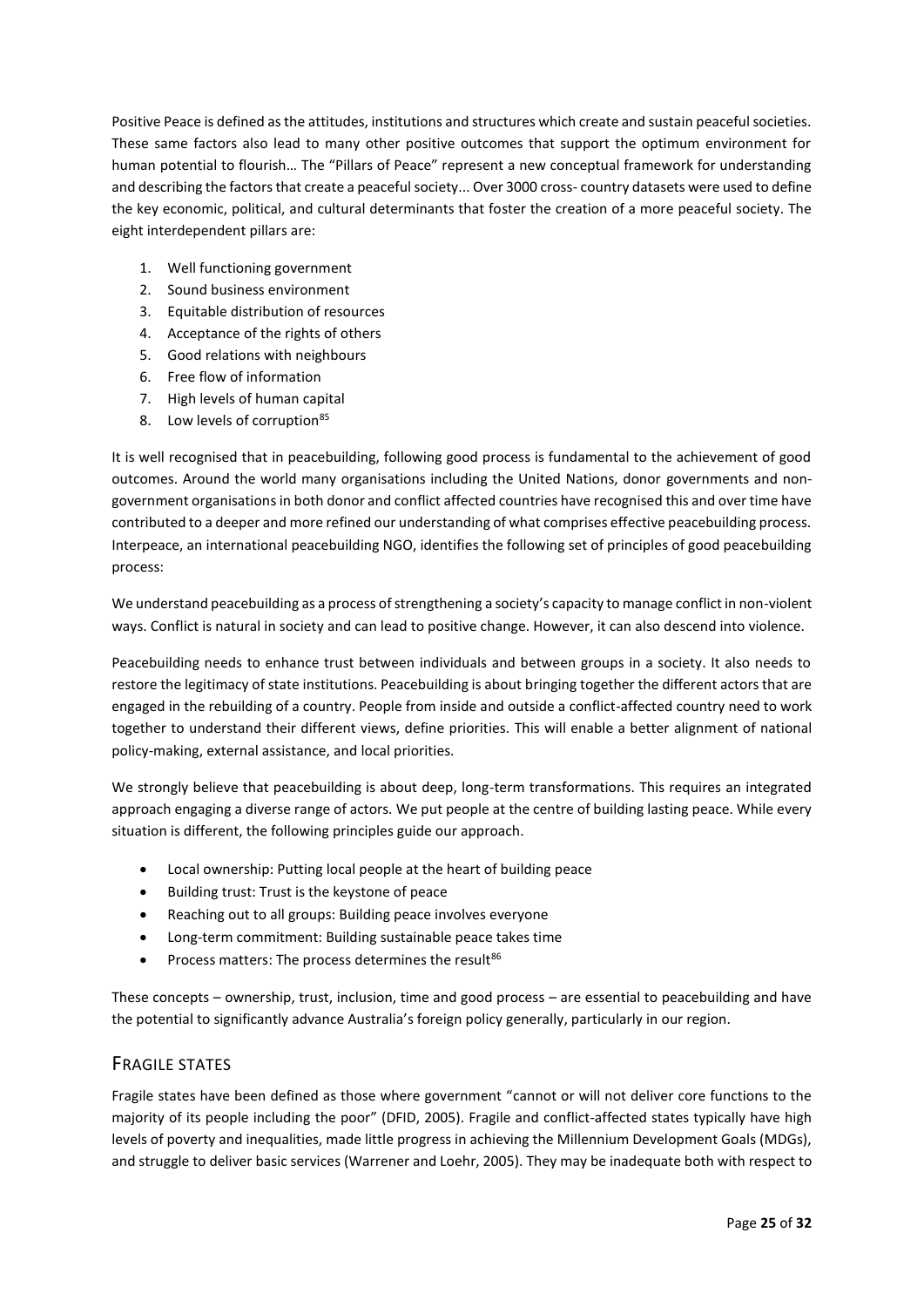capacity and "willingness". A group of states that are 'weak but willing' have faced significant challenges in delivering health care, and require a range of forms of support and resources.

Timor-Leste is one such state. After the 1999 referendum on autonomy and independence from Indonesia Timor was in tatters requiring massive international community support (with strong Australian engagement) in all sectors, including the health sector. While Australia's role has not been uniformly positive, support to health policy making, services delivery, and system development have contributed to Timor-Leste's achievements. Indeed Timor-Leste has recently been documented as the state that has achieved most from the time the MDGs were launched to the adoption of the SDGs in late 2015 (see Lancet [ref]).

Timor-Leste was also significant as the prime mover among a coalition of fragile states (the g7+, now numbering around 20 fragile state members) that spearheaded the creation of the New Deal for Engagement in Fragile States. In contrast the security led approach of traditional interventions in fragile states, the New Deal established a process for collaboration between the fragile state government, donors and civil society in pursuit of a shared set of 'Peacebuilding and Statebuilding Goals'. These Goals encompass inclusive governance, peace, security, justice, economic foundations and service delivery and are tailored to context. The New Deal process, supported by Australia since its inception in 2011, significantly informed the final form of the SDG Goal 16.

### <span id="page-25-0"></span>PEACEKEEPING AND SECURITY

Peacekeeping efforts may focus on controlling the use of force and on the promotion of law and order, oversight of good (or at least 'better') governance, and ensuring a transparent system of justice. Peacekeeping aims to assist countries torn by conflict to create the conditions for sustainable peace: assistance may include confidence-building measures, power-sharing arrangements, electoral support, strengthening the rule of law, and contributing to shaping the environment for development. While peacekeepers can and often do make an immediate difference by restoring stability, quelling violence, and establishing sufficient security for markets to open, people to walk in the streets, and children to go back to school, ending immediate violence is just an input to promoting three interdependent conditions: security, justice and well-being (Hamburg and Holl, 1999).

## <span id="page-25-1"></span>Case Study: Health and peacebuilding<sup>87</sup>

Peacebuilding requires more than troops with governance and services delivery being crucial to building a functional and responsive state. The 'post'-conflict state must build trust and social cohesion, address grievances and inequities, and identify needs and mobilise resources.

The health sector present valuable opportunities to both strengthen the state and, importantly, to build the peace. Health investments bring returns that enable other entitlements, rights, and opportunities to be exercised.

Health investments bring measurable returns through prevention (e.g. immunisation), early detection and treatment, and support to reduce risks of disability or premature death and their consequent costs to the family, community, and society. Universal Health Coverage (see SDG 3.8) is a key development target but depends upon a functioning state able to organise and deliver services equitably and efficiently.

How the state addresses health problems offers insights into its relationship with its citizens:

The health sector has 'reach': it extends beyond the central policy and decision-making structures around priorities, resource distribution and underlying values, to the periphery where community members access services, expect respect, responsiveness and quality, as well as opportunities to participate in, and shape, decisions that have an impact upon their wellbeing.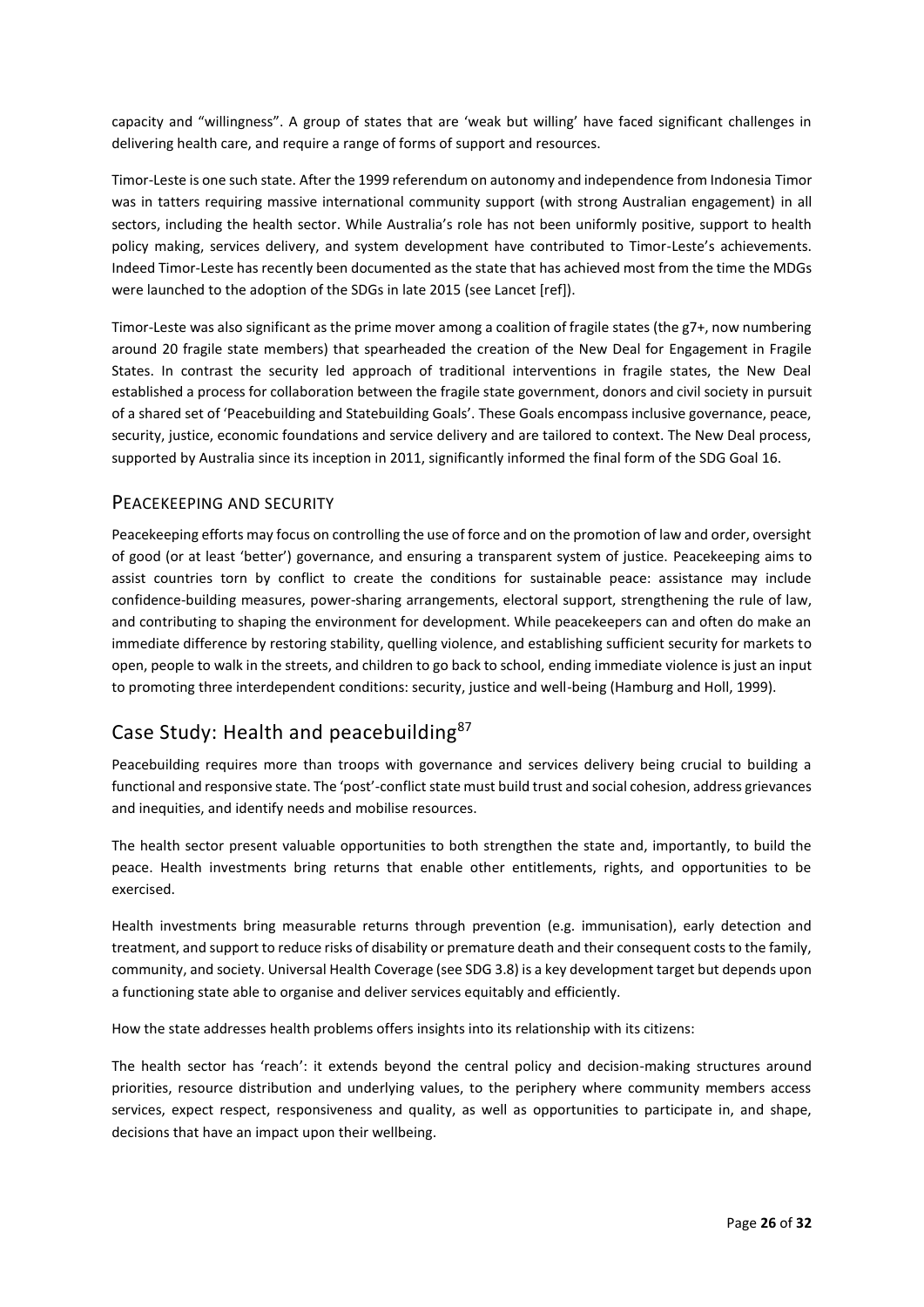Health structures provide opportunities for engaging local groups and responding to differential needs, as well as other aspects of context and culture. Underpinning values of health systems including the promotion of equity, the management of the market to address market failures and promote public good, and mechanisms to facilitate transparency and accountability are key. Inequitable distribution of resources and opportunities, or of health outcomes, may be perceived as unfair and unjust, contributing to grievance in such settings as South Sudan or north-eastern Sri Lanka.

The SDG target of Universal Health Access requires evidence, data, capacity to engage and prioritise and to articulate the underlying values and systems so as to ensure equitable and efficient utilisation of resources. Empowered and engaged communities, with agency, are able to better articulate their needs. Gaining confidence in effecting change is central to regaining control and agency, facilitating a path to recovery, healing and good governance. Health builds on relationships. The processes of engagement and decision-making will be important, as will be the balance between urban and rural, primary, secondary and tertiary level facilities, and the prioritisation of different social and health targets and objectives.

The health sector is an extremely valuable avenue for promoting gender equity, ensuring women have control over their bodies, choice over if and when to establish a family, and underpins the potential to benefit from educational, livelihood and market opportunities. The health sector is often the largest employer with significant opportunities for women, at all levels including the most senior leadership roles. The sector can demonstrate through its actions, the transformative potential of effective governance and accountable services delivery. The sector may (or may not) promote social justice, human rights, and dignity in its day-to-day functioning. Performing well legitimises the state; performing poorly in any dimension creates mistrust, suspicion and grievance.

Emergent inter-governmental organisations such as the g7+ may help conflict-affected and 'post'-conflict countries to make effective diagnoses, develop tools, and exchange strategies enhance equity in highly constrained and donor-dependant settings. Australian support – not only in the form of resources but ideas, partnership, solidarity – could draw on a committed reservoir of civil society and institution-based commitment, such as through the university sector. Building national capacities and enhancing accountability and performance will benefit both community, state and market.

Gender based violence and discrimination need to be explicitly tackled and the agency of women recognised and reinforced; active engagement with civil society, as envisaged by the 2030 Agenda for Development will help. Violent conflict undermines social networks and disrupts all aspects of political, social and economic life. Fear of the 'other' breaks down bridging social capital and encourages xenophobic and discriminatory interactions between communities, posing risks of further violence. In eastern and northern Sri Lanka Tamil communities did not trust services provided by others; whereas in Timor-Leste in 2006 the promotion of professional ethics protected health workers and community members.

Health services may, but do not necessarily, provide opportunities for partnership and transformation. Australian engagement with depth, sensitivity, resources and sustainability in mind could make a massive contribution in many fragile and 'post'-conflict states, to re-establish the contract between state and citizens, thus using 'aid' to address needs, respond to adversity and inequity, facilitate 'stabilisation' and longer term development. Emerging "willing but weak" states must drive agendas such as those identified above; Australia can and should assist in resourcing, capacitating and partnering in such endeavours. It should work both at bilateral and multilateral levels, supporting and influencing key organisations such as the g7+, the OECD, World Bank, ASEAN, and the UN family to reinforce a human security, conflict prevention and peacebuilding perspective.

We have articulated the many ways in which health-related investments may contribute to peacebuilding, nation-building and development. Australia's foreign policy would do well to elaborate on this perspective;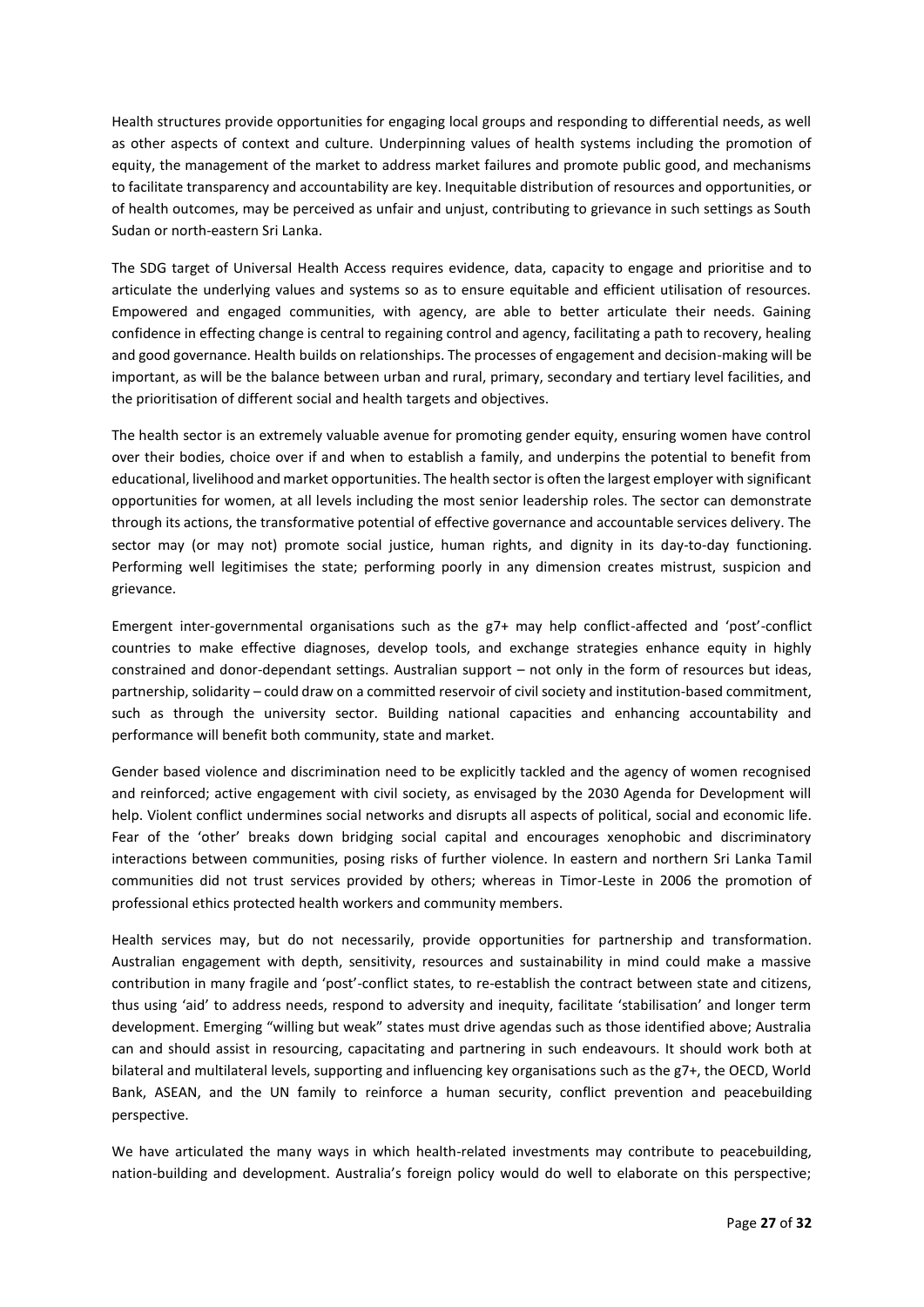setting the tone and platform for more effective governance. Conflict-, culture- and gender-sensitive approaches should permeate all health-related programming in these contested environments.

'Do no harm' is central. Health has an important part to play: Australian commitment to health development as core to peacebuilding and 'aid' would be a profound global contribution. Evidence, effective engagement, and services delivery would demonstrably contribute to promoting the accountability of government, the building of trust, and potential to achieve of the SDGs.

### <span id="page-27-0"></span>ENDNOTES

1

<sup>2</sup> DFAT. "Framework for working in fragile and conflict-affected states". Last modified 18 June 2014, [http://dfat.gov.au/about-us/publications/Pages/framework-for-working-in-fragile-and-conflict-affected](http://dfat.gov.au/about-us/publications/Pages/framework-for-working-in-fragile-and-conflict-affected-states.aspx)[states.aspx](http://dfat.gov.au/about-us/publications/Pages/framework-for-working-in-fragile-and-conflict-affected-states.aspx)

<sup>4</sup> Camilla Schippa. "Conflict costs us \$13.6 trillion a year. And we spend next to nothing on peace". Last modified 5 January 2017[, https://www.weforum.org/agenda/2017/01/how-much-does-violence-really-cost](https://www.weforum.org/agenda/2017/01/how-much-does-violence-really-cost-our-global-economy/)[our-global-economy/](https://www.weforum.org/agenda/2017/01/how-much-does-violence-really-cost-our-global-economy/)

<sup>5</sup> Wendy Lambourne, 'Transformative Justice, Reconciliation and Peacebuilding' in Susanne Buckley Zistel, Teresa Koloma Beck, Christian Braun & Friederike Mieth (eds) *Transitional Justice Theories*, (New York: Routledge: 2014), 19-39.

<sup>6</sup> UNPBSO. "The Peace Promise launched at World Humanitarian Summit side event" *The Peacebuilding Brief 3 (June 2016) 8.* [http://www.un.org/en/peacebuilding/pbso/pdf/160622 PBSO brief issue 3 Summer 2016.pdf](http://www.un.org/en/peacebuilding/pbso/pdf/160622%20PBSO%20brief%20issue%203%20Summer%202016.pdf)

Furthermore it aligns with the so far the "most comprehensive resolutions on peacebuilding in the history of the United Nations" adopted by the UN General Assembly and Security Council in 2016, which promote the view of sustaining peace as both a goal and process. "These resolutions lay out a detailed, crosscutting roadmap of how the UN's peace and security, human rights and development activities can and should work in a coordinated and interrelated way, as part of the UN's overall efforts to sustain peace, and "save succeeding generations from the scourge of war". UN. "The Peace Promise" (2016)

<http://www.un.org/en/peacebuilding/pbso/pdf/THE%20PEACE%20PROMISE.v.3.pdf>

<sup>7</sup> UN "New York Declaration" (2016) <http://refugeesmigrants.un.org/declaration>

<sup>8</sup> For an in depth discussion of the relationship between health sector interventions and a critical approach to peacebuilding, refer to the annex.

9 Institute for Economics and Peace, *THE ECONOMIC VALUE OF PEACE 2016*, (Sydney: IEP) 2

<http://economicsandpeace.org/wp-content/uploads/2016/12/The-Economic-Value-of-Peace-2016-WEB.pdf> <sup>10</sup> In line with the New York Declaration for Refugees and Migrants. [https://documents-dds-](https://documents-dds-ny.un.org/doc/UNDOC/LTD/N16/285/46/PDF/N1628546.pdf?OpenElement)

[ny.un.org/doc/UNDOC/LTD/N16/285/46/PDF/N1628546.pdf?OpenElement](https://documents-dds-ny.un.org/doc/UNDOC/LTD/N16/285/46/PDF/N1628546.pdf?OpenElement)

<sup>11</sup> DFAT Foreign Policy White Paper (1997), quoted in Sarah Hedberg "Prime Minister Howard, Foreign Policy and National Interest: the case of East Timor's Independence" (Canberra: Museum of Australian Democracy. 2013) 11[. http://static.moadoph.gov.au/ophgovau/media/images/apmc/docs/research/2013/Sarah-Hedberg](http://static.moadoph.gov.au/ophgovau/media/images/apmc/docs/research/2013/Sarah-Hedberg-report.pdf)[report.pdf](http://static.moadoph.gov.au/ophgovau/media/images/apmc/docs/research/2013/Sarah-Hedberg-report.pdf)

<sup>12</sup> Department of Defence, *2016 Defence White Paper*, (Canberra: 2016), 13

<http://www.defence.gov.au/whitepaper/docs/2016-defence-white-paper.pdf>

<sup>13</sup> Joanne Wallis, "The South Pacific: 'arc of instability' or 'arc of opportunity'?", *Global Change, Peace & Security*, vol. 27, no. 1 (2015), 39-53.

<sup>14</sup> UN Human Rights Council, *Report of the Working Group on the Universal Periodic Review Australia (*13 January 2016 ) *[https://documents-dds-](https://documents-dds-ny.un.org/doc/UNDOC/GEN/G16/004/89/PDF/G1600489.pdf?OpenElement)*

*[ny.un.org/doc/UNDOC/GEN/G16/004/89/PDF/G1600489.pdf?OpenElement](https://documents-dds-ny.un.org/doc/UNDOC/GEN/G16/004/89/PDF/G1600489.pdf?OpenElement)*

<sup>15</sup>International Federation of Red Cross and Red Crescent Societies (IFRC). 2016. *World Disaster Report 2016: Resilience: Saving lives today, investing for tomorrow; Available at:* http://www.ifrc.org/en/news-andmedia/press-releases/general/world-disasters-report-2016---resilience-saving-lives-today-investing-fortomorrow/

<sup>1</sup> DFAT. "Peacekeeping and Peacebuilding" [http://dfat.gov.au/international-relations/security/peacekeeping](http://dfat.gov.au/international-relations/security/peacekeeping-and-peacebuilding/Pages/peace-and-conflict.aspx)[and-peacebuilding/Pages/peace-and-conflict.aspx](http://dfat.gov.au/international-relations/security/peacekeeping-and-peacebuilding/Pages/peace-and-conflict.aspx)

<sup>3</sup> Daniel Hyslop et al, *Stocktaking of peacebuilding expenditures in the last decade* (New York: IEP & UNPBSO, 2016) p9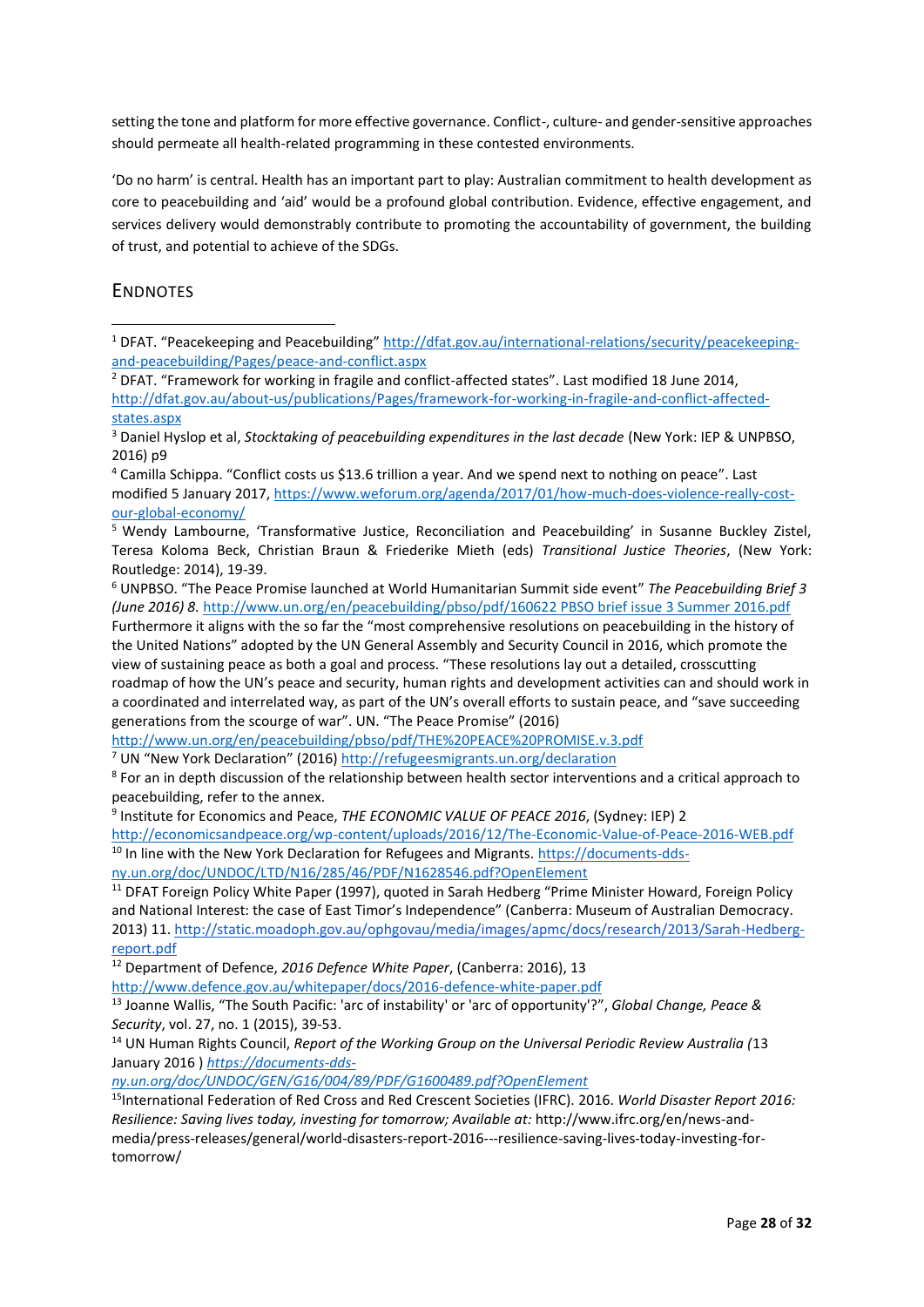<sup>16</sup> Huntington, S.P. 1996, *The Clash of Civilizations and the Remaking of the World Order*, New York, NY: Simon & Shuster; Urdal, H. 2004, *The Devil in the Demographics: The Effect of Youth Bulges on Domestic Armed Conflict, 1950-2000*, Washington, DC: The World Bank; Urdal, H. 2006. "A Clash of Generations? Youth Bulges and Political Violence," *International Studies Quarterly* 50(3): 607–630; Abbink, J. & van Kessel, I. 2005, Vanguard or Vandals: Youth, Politics and Conflict in Africa, Leiden: Brill.

**-**

<sup>17</sup> "Countries with the greatest demographic opportunity for development are those entering a period in which the working-age population has good health, quality education, decent employment and a lower proportion of young dependents"; See more at United Nations Population Fund, "Demographic dividend", <http://www.unfpa.org/demographic-dividend#sthash.fWI2sNMU.dpuf>

<sup>18</sup> United Nation's Population Fund. 2014. *State of World Population 2014: The Power of 1.8 Billion*. UNFPA.  $19$  Ibid

<sup>20</sup> UNFPA (2016), State of the World Population 2016: 10 How our world depends on a girl that age. UNFPA, New York.

<sup>21</sup> United Nations Development Programme. 2014. *UNDP Youth Strategy 2014-2017: Empowered Youth, Sustainable Future.* New York: UNDP.

<sup>22</sup> Ifu Lin, J. 2012. "Youth Bluge: A Demographic Dividend or a Demographic Bomb in Development Countries?", The World Bank's Lets Talk Development Blog; Available at:

http://blogs.worldbank.org/developmenttalk/youth-bulge-a-demographic-dividend-or-a-demographic-bombin-developing-countries

<sup>23</sup> Landau, L. 2014, 'Urban Refugees and IDPs' in Fiddian-Qasmiyeh, E.,; Loescher, G.,; Long, L. & Sigona, N. Eds, The Oxford Handbook of Refugee and Forced Migration Studies; Oxford Handbooks Online; Evans, R; Lo Forte, C. and E. McAslan Fraser. 2013. *UNHCR's Engagement with Displaced Youth: A Global Review*. Geneva: United Nations High Commissioner for Refugees, Policy Development and Evaluation Service. Available at: <http://www.unhcr.org/513f37bb9.pdf>

<sup>24</sup> Berents, H. and McEvoy-Levy, S. 2015, "Theorising Youth and Everyday Peace(building)", *Peacebuilding* 3(2): 115-125; Honwana, A. 2013, "Youth, Waithood, and Protest Movements in Africa," *African Argument*, Available at: [http://africanarguments.org/2013/08/12/youth-waithood-and-protest-movements-in-africa-by](http://africanarguments.org/2013/08/12/youth-waithood-and-protest-movements-in-africa-by-alcinda-honwana/)[alcinda-honwana/;](http://africanarguments.org/2013/08/12/youth-waithood-and-protest-movements-in-africa-by-alcinda-honwana/) Evans, R; Lo Forte, C. and E. McAslan Fraser. 2013. *UNHCR's Engagement with Displaced Youth: A Global Review*. Geneva: United Nations High Commissioner for Refugees, Policy Development and Evaluation Service. Available at: [http://www.unhcr.org/513f37bb9.pdf.](http://www.unhcr.org/513f37bb9.pdf)

<sup>25</sup> Inter-Agency Network on Youth Development & Working Group on Youth and Peacebuilding, Working Group on Youth and Peacebuilding. 2016. *Young People's Participation in Peacebuilding: A Practice Note;* Available at: [http://www.un.org/en/peacebuilding/pbso/pdf/Practice%20Note%20Youth%20&%20Peacebuilding%20-](http://www.un.org/en/peacebuilding/pbso/pdf/Practice%20Note%20Youth%20&%20Peacebuilding%20-%20January%202016.pdf)

[%20January%202016.pdf;](http://www.un.org/en/peacebuilding/pbso/pdf/Practice%20Note%20Youth%20&%20Peacebuilding%20-%20January%202016.pdf) *see also* World Bank. 2011. *World Development Report 2011,* Washington, D.C.. <sup>26</sup> Ibid; a new report summarizes the effects of armed violence: Geneva Declaration Secretariat. 2015. *Global Burden of Armed Violence 2015: Every Body Counts*; Geneva; Available from

[http://www.genevadeclaration.org/measurability/global-burden-of-armed-violence/global-burden-of-armed](http://www.genevadeclaration.org/measurability/global-burden-of-armed-violence/global-burden-of-armed-violence-2015.html)[violence-2015.html](http://www.genevadeclaration.org/measurability/global-burden-of-armed-violence/global-burden-of-armed-violence-2015.html)

<sup>27</sup> Huntington, S.P. 1996, *The Clash of Civilizations and the Remaking of the World Order*, New York, NY: Simon & Shuster; Urdal, H. 2004, *The Devil in the Demographics: The Effect of Youth Bulges on Domestic Armed Conflict, 1950-2000*, Washington, DC: The World Bank; Urdal, H. 2006. "A Clash of Generations? Youth Bulges and Political Violence," *International Studies Quarterly* 50(3): 607–630; Abbink, J. & van Kessel, I. 2005, Vanguard or Vandals: Youth, Politics and Conflict in Africa, Leiden: Brill; Inter-Agency Network on Youth Development & Working Group on Youth and Peacebuilding, Working Group on Youth and Peacebuilding. 2016. *Young People's Participation in Peacebuilding: A Practice Note;* Available at:

http://www.un.org/en/peacebuilding/pbso/pdf/Practice%20Note%20Youth%20&%20Peacebuilding%20- %20January%202016.pdf

<sup>28</sup> Coomaraswamy, R. 2015. *Preventing Conflict, Transforming Justice, Securing the Peace: A Global Study on the Implementation of United Nations Security Council Resolution 1325,* New York: UN Women. Available from http://www.unwomen.org/~/media/files/un%20women/wps/highlights/unw-globalstudy-1325-2015.pdf.

<sup>29</sup> Bell, S. and R. Payne, 2009, "Young People as Agents in Development Processes: reconsidering perspectives for development geography", *Third World Quarterly*, 30:5, 1027-1044; Ansell, N. 2005, *Children, Youth and Development*, London: Routledge; Agbiboa, D. E. 2015. "Youth As Tactical Agents of Peacebuilding and Development in the Sahel", *Journal of Peacebuilding & Development*, 10(3): 30-45, Borer, T.A., Darby, J. &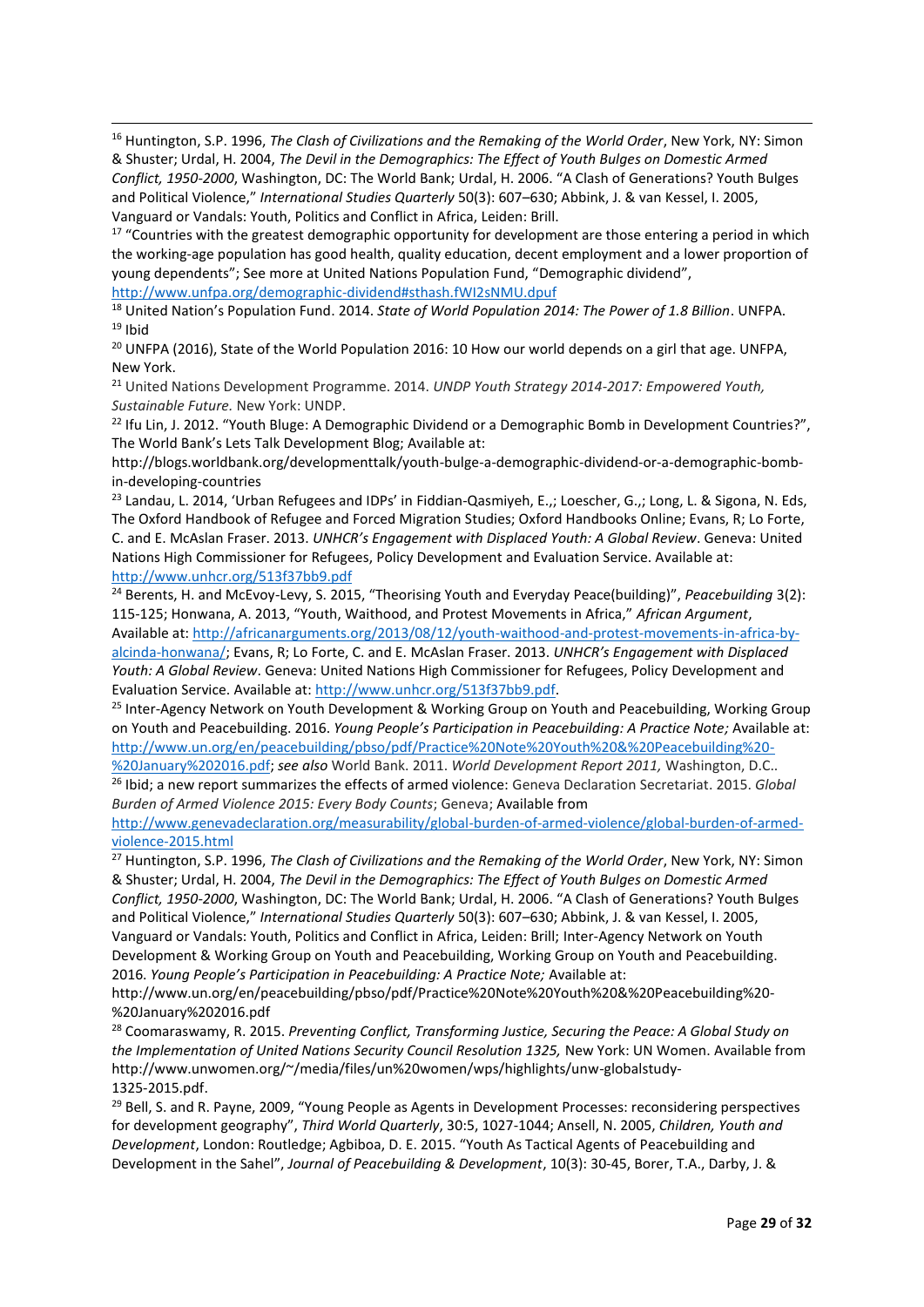McEvoy-Levy, S. 2006, *Peacebuilding After Peace Accords: The Challenges of Violence, Truth and Youth*, Notre Dame, IN: Notre Dame University Press; Boyden, J. & de Berry, J. 2004, *Children and Youth on the Front Lines: Ethnography, Armed Conflict and Displacement*, London: Berghahn Books; Argenti, N. 2002. "Youth in Africa: A Major Resource for Change", in de Waal, A. & Argenti, N. eds, *Young Africa: Realising the Rights of Children and Youth*, Trenton, NJ: Africa World Press: 123–154. Austin, L. 2011, "The Politics of Youth Bulge: From Islamic Activism to Democratic Reform in the Middle East and North Africa", *SAIS Review of International Affairs* 31(2): 81–96.

<sup>30</sup> UNDP. 2014. *UNDP Youth Strategy 2014-2017: Empowered Youth, Sustainable Future; Available at:* [http://www.undp.org/content/undp/en/home/librarypage/democratic-governance/youthstrategy.html;](http://www.undp.org/content/undp/en/home/librarypage/democratic-governance/youthstrategy.html) UNFPA. 2013. *UNFPA Strategy on Adolescents and Youth: Towards realizing the full potential of*

*adolescents and youth*; Available at: https://www.unfpa.org/sites/default/files/resourcepdf/UNFPA%20Adolescents%20and%20Youth%20Strategy.pdf

<sup>31</sup> Agbiboa, D.E. 2015, "Youth as Tactical Agents of Peacebuilding and Development in the Sahel". *Journal of Peacebuilding & Development* 10(3): 30-45; Comaroff, J. & Comaroff, J. 2006, 'Reflections on Youth: From the Past to the Postcolony' in Fisher, M. & Downey, G. eds, Frontiers of Capital, Durham, NC: Duke University Press: 267–281.

<sup>32</sup> Drummond-Mundal, L. & Cave, G. 2007, "Exploring Youth engagement with Conflict and Social Change", *Journal of Peacebuilding & Development* 3(3): 63-76; Matsumoto, Y. 2011, "Young Afghans in "transition": towards Afghanisation, exit or violence?" *Conflict, Security & Development* 11(5): 555-578.

33 Kurtenbach, S. and Pawelz. 2015, "Voting is Not Enough: Youth and Political Citizenship in Post-War Societies" *Peacebuilding* 3(2): 141-156.

34 A/71/L.1\*. 13 September 2016. New York Declaration for Refugees and Migrants. Draft resolution referred to the high-level plenary meeting on addressing large movements of refugees and migrants by the General Assembly at its seventieth session. United Nations General Assembly. Seventy-first session. Available at:

[http://www.un.org/ga/search/view\\_doc.asp?symbol=A/71/L.1. Accessed 22 November 2016;](http://www.un.org/ga/search/view_doc.asp?symbol=A/71/L.1.%20Accessed%2022%20November%202016) see also A/70/709. 2 February 2016. One humanity: shared responsibility. Report of the Secretary-General for the World Humanitarian Summit. United Nations General Assembly. Seventieth session. Available at: http://reliefweb.int/report/world/one-humanity-shared-responsibility-report-secretary-general-worldhumanitarian-summit. Accessed 21 July 2016

<sup>35</sup> IOM 2015. *Global Migration Trends: an overview*. Geneva: IOM. Available at[: http://iomgmdac.org/wp](http://iomgmdac.org/wp-content/uploads/2015/10/Global_Migration_Trends_2014_PDF.pdf)[content/uploads/2015/10/Global\\_Migration\\_Trends\\_2014\\_PDF.pdf.](http://iomgmdac.org/wp-content/uploads/2015/10/Global_Migration_Trends_2014_PDF.pdf)

IOM 2015. *World Migration Report 2015, Migrants and Cities: New Partnerships to Manage Mobility*. Geneva: IOM. Availalbe at: [http://publications.iom.int/system/files/wmr2015\\_en.pdf.](http://publications.iom.int/system/files/wmr2015_en.pdf) 

<sup>36</sup> UNHCR. 2016. Global Trends: Forced Displacement in 2015. UNHCR, Geneva. Available at:

[http://www.unhcr.org/statistics/country/576408cd7/unhcr-global-trends-2015.html;](http://www.unhcr.org/statistics/country/576408cd7/unhcr-global-trends-2015.html) IDMC/NRC. 2016. *2016 Global Report on Internal Displacement*. International Displacement Monitoring Centre, Norwegian Refugee Council, Geneva. Available at[: http://www.internal-displacement.org/assets/publications/2016/2016-global](http://www.internal-displacement.org/assets/publications/2016/2016-global-report-internal-displaceme%20nt-IDMC.pdf)[report-internal-displaceme nt-IDMC.pdf.](http://www.internal-displacement.org/assets/publications/2016/2016-global-report-internal-displaceme%20nt-IDMC.pdf)

<sup>37</sup> Ibid.

**-**

<sup>38</sup> IDMC/NRC. 2016b. Internal Displacement Update January – August 2016. International Displacement Monitoring Centre, Norwegian Refugee Council, Geneva. Available at: [http://www.internal](http://www.internal-displacement.org/publications/2016/internal-displacement-update-jan-aug-2016)[displacement.org/publications/2016/internal-displacement-update-jan-aug-2016.](http://www.internal-displacement.org/publications/2016/internal-displacement-update-jan-aug-2016)

<sup>39</sup> Zetter, R. 2015 "For many, internal displacement is the first step on a long and perilous journey of forced migration". *IDMC Blog Post*; Available at: [http://www.internal-displacement.org/blog/2015/guest-blogger](http://www.internal-displacement.org/blog/2015/guest-blogger-professor-roger-zetter-for-many-internal-displacement-is-the-first-step-on-a-long-and-perilous-journey-of-forced-migration)[professor-roger-zetter-for-many-internal-displacement-is-the-first-step-on-a-long-and-perilous-journey-of](http://www.internal-displacement.org/blog/2015/guest-blogger-professor-roger-zetter-for-many-internal-displacement-is-the-first-step-on-a-long-and-perilous-journey-of-forced-migration)[forced-migration.](http://www.internal-displacement.org/blog/2015/guest-blogger-professor-roger-zetter-for-many-internal-displacement-is-the-first-step-on-a-long-and-perilous-journey-of-forced-migration)

<sup>40</sup> IOM 2015, UNHCR 2016

<sup>41</sup> IDMC/NRC. 2016. *2016 Global Report on Internal Displacement*. International Displacement Monitoring Centre, Norwegian Refugee Council, Geneva. Available at: [http://www.internal-](http://www.internal-displacement.org/assets/publications/2016/2016-global-report-internal-displaceme%20nt-IDMC.pdf)

[displacement.org/assets/publications/2016/2016-global-report-internal-displaceme nt-IDMC.pdf,](http://www.internal-displacement.org/assets/publications/2016/2016-global-report-internal-displaceme%20nt-IDMC.pdf) p.9.

<sup>42</sup> Castles, S. 2014. "International migration at a crossroads", *Citizenship Studies*, 18:2, 190-207, p.190.

<sup>43</sup> IDMC/NRC. 2016. *2016 Global Report on Internal Displacement*. International Displacement Monitoring Centre, Norwegian Refugee Council, Geneva. Available at: [http://www.internal-](http://www.internal-displacement.org/assets/publications/2016/2016-global-report-internal-displaceme%20nt-IDMC.pdf)

[displacement.org/assets/publications/2016/2016-global-report-internal-displaceme nt-IDMC.pdf,](http://www.internal-displacement.org/assets/publications/2016/2016-global-report-internal-displaceme%20nt-IDMC.pdf) p.9. <sup>44</sup> Brookings-LSE .2014. *Climate Change and Internal Displacement.* The Brookings Institution, Washington, D.C.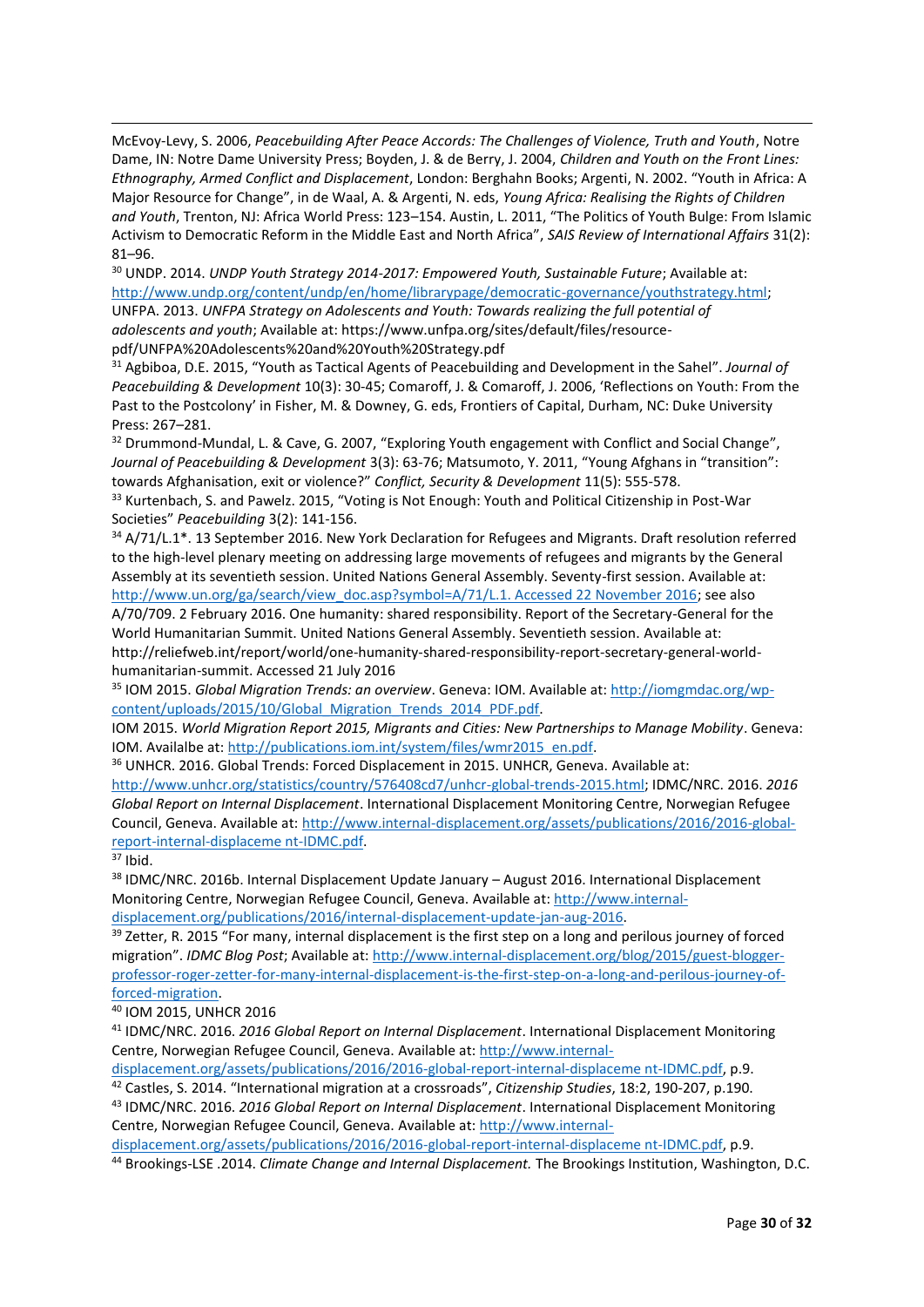<sup>45</sup> Ginnetti, J. and C. Lavell. 2015. The Risk of Disaster-Induced Displacement in South Asia. Norwegian Refugee Council and Internal Displacement Monitoring Centre. Available at: http://www.internal-

displacement.org/assets/publications/images/2015/201504-ap-south-asia-disaster-induced-displacement-risken.pdf

<sup>46</sup> IOM 2015. *World Migration Report 2015, Migrants and Cities: New Partnerships to Manage Mobility*. Geneva: IOM. Available at[: http://publications.iom.int/system/files/wmr2015\\_en.pdf;](http://publications.iom.int/system/files/wmr2015_en.pdf) UNFPA (2015). State of the World Population 2015. New York: UNFPA. Available at:

https://www.unfpa.org/sites/default/files/sowp/downloads/State\_of\_World\_Population\_2015\_EN.pdf; UN-HABITAT. 2016. *World Cities Report 2016: Urbanization and Development: Emerging Futures*; Available at: [http://wcr.unhabitat.org/.](http://wcr.unhabitat.org/) 

<sup>47</sup> Landau, L. 2014, 'Urban Refugees and IDPs' in Fiddian-Qasmiyeh, E.,; Loescher, G.,; Long, L. & Sigona, N. Eds, The Oxford Handbook of Refugee and Forced Migration Studies; Oxford Handbooks Online. <sup>48</sup> UN Escap Population Data Sheet, 2016; Available at:

http://www.unescap.org/sites/default/files/SPPS%20PS%20data%20sheet%202016%20v15-2.pdf <sup>49</sup> Landau, L. 2014, 'Urban Refugees and IDPs' in Fiddian-Qasmiyeh, E.,; Loescher, G.,; Long, L. & Sigona, N. Eds, *The Oxford Handbook of Refugee and Forced Migration Studies*; Oxford Handbooks Online; Intenational Federation of Red Cross and Red Crescent Societies. 2012. *World Disasters Report 2012*, Focus on Forced migration and Displacement; Available at:

http://www.ndma.gov.pk/Publications/World%20Disaster%20Report%202012%20Full.pdf <sup>50</sup> UN-HABITAT. 2016. *World Cities Report 2016: Urbanization and Development: Emerging Futures*; Available at: [http://wcr.unhabitat.org/.](http://wcr.unhabitat.org/)

<sup>51</sup> IDMC/NRC. 2016. *2016 Global Report on Internal Displacement*. International Displacement Monitoring Centre, Norwegian Refugee Council, Geneva. Available at: [http://www.internal-](http://www.internal-displacement.org/assets/publications/2016/2016-global-report-internal-displaceme%20nt-IDMC.pdf)

[displacement.org/assets/publications/2016/2016-global-report-internal-displaceme nt-IDMC.pdf.](http://www.internal-displacement.org/assets/publications/2016/2016-global-report-internal-displaceme%20nt-IDMC.pdf) <sup>52</sup> (Beall et al. 2011, 8)

<sup>53</sup> Institute for Economics and Peace. 2016. *Global Peace Index 2016: Ten Years of Measuring Peace*; Available at: http://economicsandpeace.org/wp-content/uploads/2016/06/GPI-2016-Report\_2.pdf

<sup>54</sup> Institute for Economics and Peace. 2016. *Global Terrorism Index 2016: Measuring and Understanding the Impact of Terrorism;* Available at: [http://economicsandpeace.org/wp-content/uploads/2016/11/Global-](http://economicsandpeace.org/wp-content/uploads/2016/11/Global-Terrorism-Index-2016.2.pdf)[Terrorism-Index-2016.2.pdf](http://economicsandpeace.org/wp-content/uploads/2016/11/Global-Terrorism-Index-2016.2.pdf) *;* p.2

<sup>55</sup> Oxfam. 2017. An Economy for the 99%: It's time to build a human economy that benefits everyone, not just the privileged few. Oxfam Briefing Paper; Available at: [https://www.oxfam.org.au/wp-](https://www.oxfam.org.au/wp-content/uploads/2017/01/An-economy-for-99-percent.pdf)

[content/uploads/2017/01/An-economy-for-99-percent.pdf;](https://www.oxfam.org.au/wp-content/uploads/2017/01/An-economy-for-99-percent.pdf) Bhathkal, T; Samman E. and E. Stuart. 2015. Leave no one behind: The Real bottom billion, Briefing Paper; London: Overseas Development Institute; Available at: [https://www.odi.org/sites/odi.org.uk/files/odi-assets/publications-opinion-files/10206.pdf.](https://www.odi.org/sites/odi.org.uk/files/odi-assets/publications-opinion-files/10206.pdf)

<sup>56</sup> *2016 World Disaster Report*; Available at:

[http://www.ifrc.org/Global/Documents/Secretariat/201610/WDR%202016-FINAL\\_web.pdf.](http://www.ifrc.org/Global/Documents/Secretariat/201610/WDR%202016-FINAL_web.pdf)

<sup>57</sup> Ibid, p.30

**-**

<sup>58</sup> Ibid., p.3

<sup>59</sup> http://www.abc.net.au/news/2016-09-10/australia-could-still-win-hearts-in-pacific-despitetensions/7833650

<sup>60</sup> DFAT, "Extractives sector development assistance" Last updated 3 May 2016.

http://dfat.gov.au/aid/topics/investment-priorities/infrastructure-trade-facilitation-internationalcompetitiveness/extractives-sector-development-assistance/Pages/extractives-sector-developmentassistance.aspx

<sup>61</sup> Arturo Escobar, "Difference and Conflict in the Struggle Over Natural Resources: A Political Ecology Framework," Development 49(3) (2006): 16-13, accessed March 1, 2017, doi:

10.1057/palgrave.development.1100267

<sup>62</sup> Kylie McKenna, *Corporate Social Responsibility and Natural Resource Conflict* (Oxon: Routledge, 2016).

<sup>63</sup> Anthony J. Regan, "Bougainville: Conflict Deferred?," in *Diminishing Conflicts in Asia and the Pacific,* ed. Edward Aspinall, Robin Jeffrey and Anthony J. Regan (Abingdon and New York: Routledge, 2013), 119.

<sup>64</sup> Deutsche Bank Research 2005. Current Issues Global Growth Centres, August 1, 2005.

[http://129.35.230.60/PROD/CIB\\_INTERNET\\_EN-PROD/PROD0000000000190080.pdf](http://129.35.230.60/PROD/CIB_INTERNET_EN-PROD/PROD0000000000190080.pdf)

<sup>65</sup> Economic crime survey 2016: [http://www.computerweekly.com/news/4500274608/Cyber-crime-is-fastest](http://www.computerweekly.com/news/4500274608/Cyber-crime-is-fastest-growing-economic-crime-says-PwC-report)[growing-economic-crime-says-PwC-report](http://www.computerweekly.com/news/4500274608/Cyber-crime-is-fastest-growing-economic-crime-says-PwC-report)